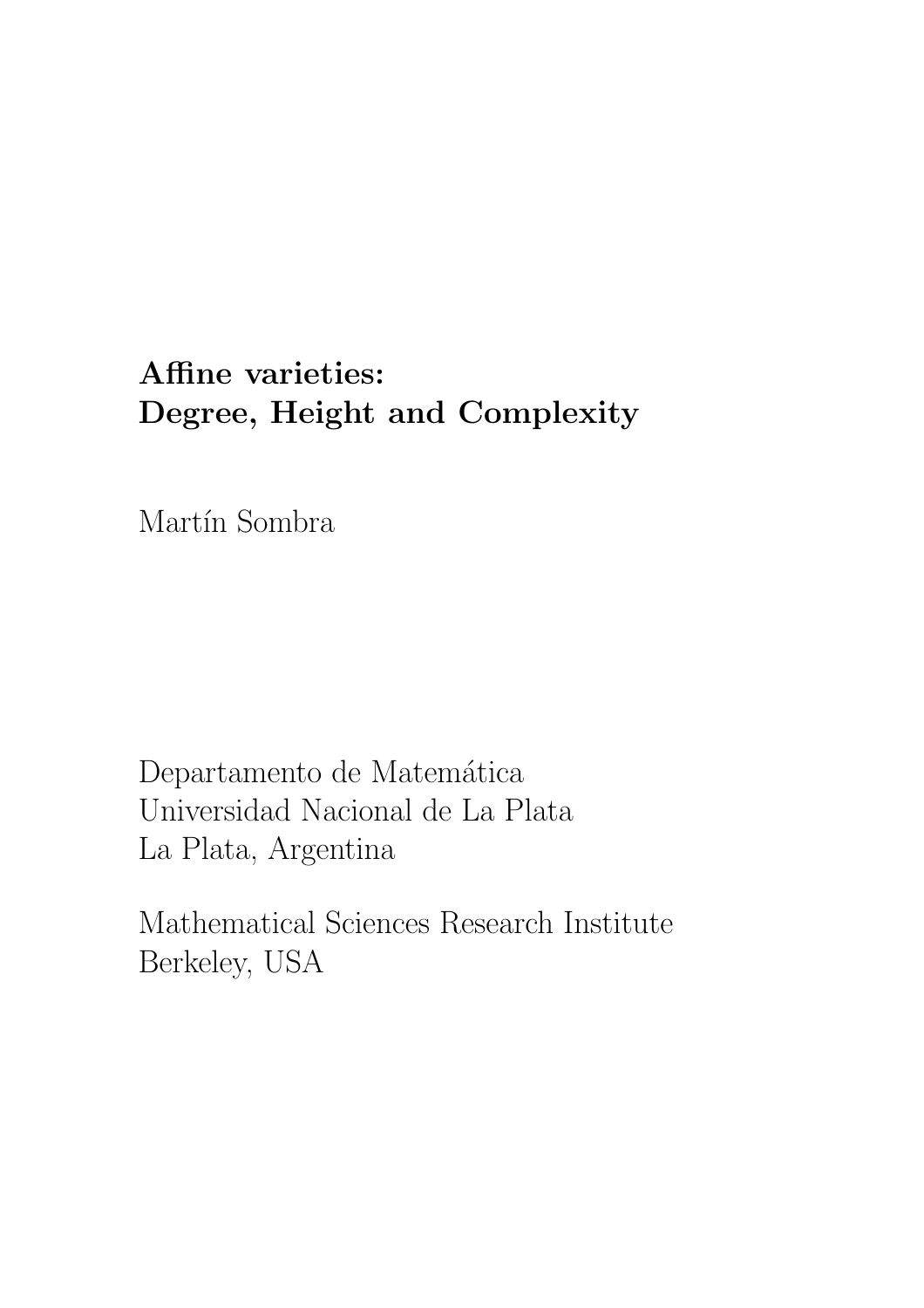- Degree of varieties
- $\bullet~$  Height of varieties
- $\bullet~$  Arithmetic Nullstellensatz
- Distance between varieties
- Complexity of varieties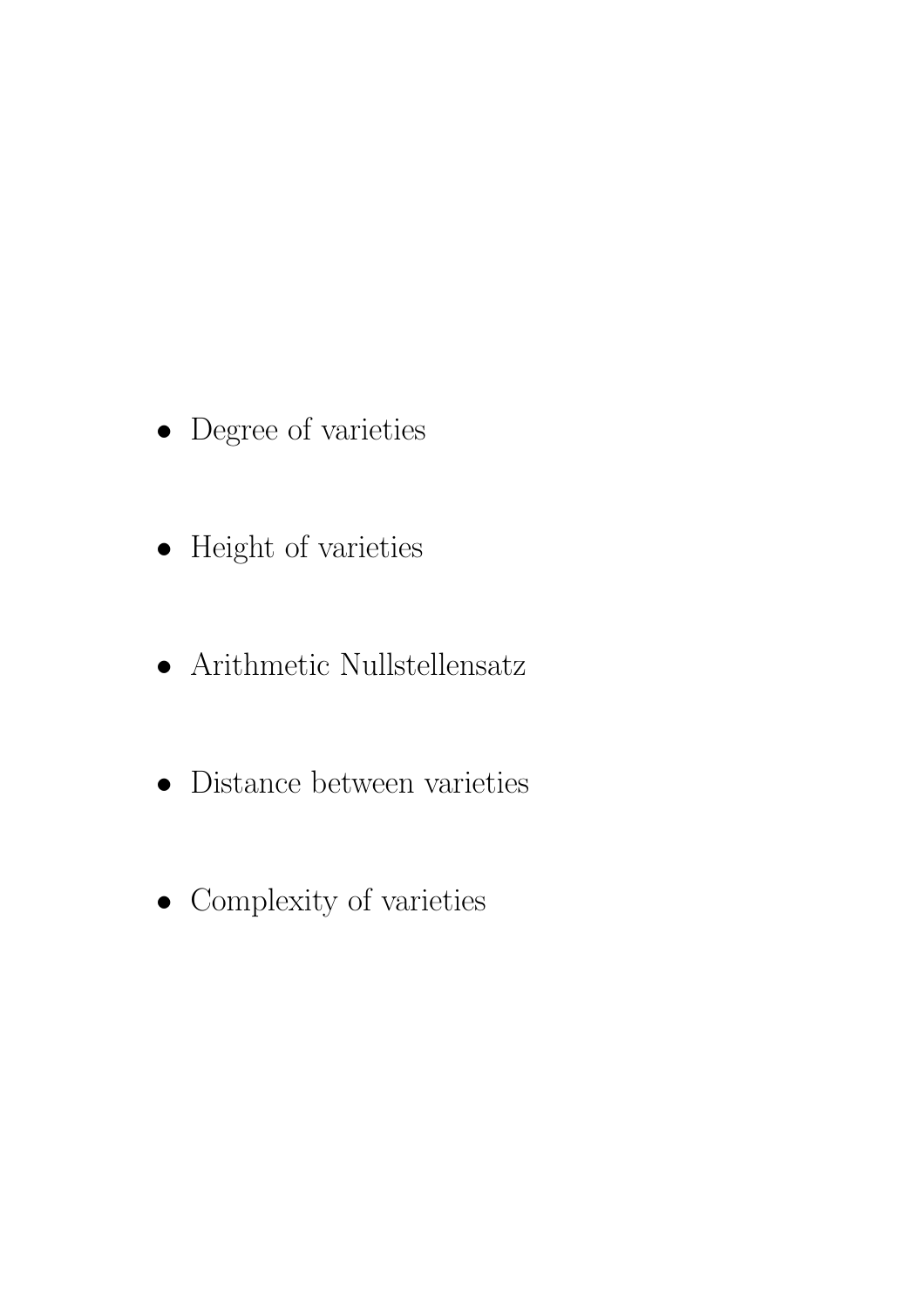Nullstellensatz *(Hilbert 1893)*  
\n
$$
f_1, ..., f_s \in \mathbb{Q}[x_1, ..., x_n]
$$
 polynomials  
\n $V(f_1, ..., f_s) := \{x \in \mathbb{C}^n : f_1 = 0, ..., f_s = 0\} = \emptyset$   
\n $\iff \exists g_1, ..., g_s \in \mathbb{Q}[x_1, ..., x_n]$ st  
\n $1 = g_1 f_1 + ... + g_s f_s$ 

$$
V_i := V(f_i) := \{ x \in \mathbb{C}^n : f_i(x) = 0 \} \subseteq \mathbb{C}^n
$$

$$
\cap_i V_i = \emptyset
$$

Zariski closed sets with empty intersection

 $\psi_i := g_i f_i$ algebraic partition of  $1$  $\bullet\, 1 = \Sigma_i\, \psi_i$ •  $\psi_i \equiv 0$  in  $V_i$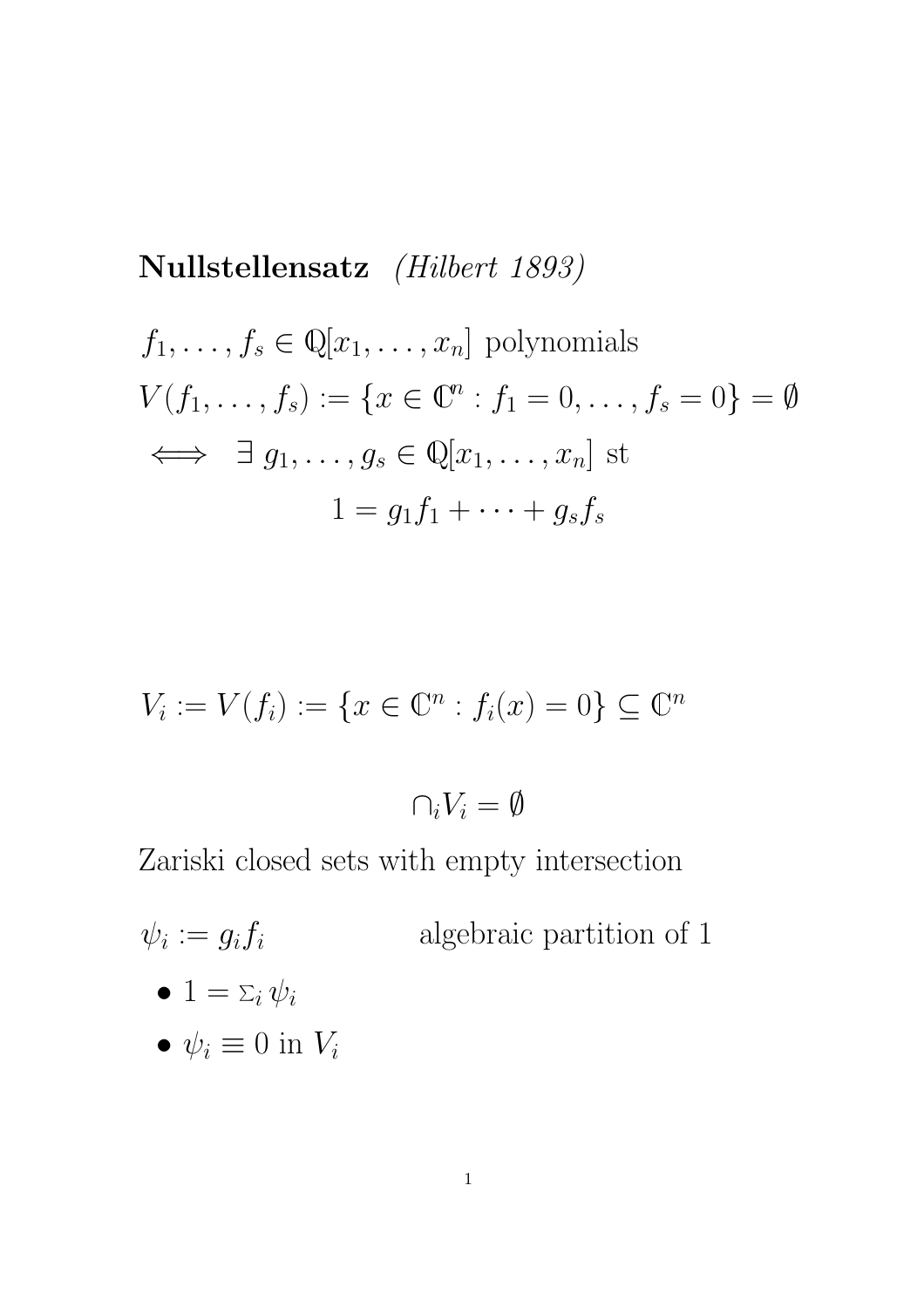$$
f_1 := x^3, f_2 := 2 - x y^2
$$

$$
y^6 f_1 + (x^2 y^4 + 2xy^2 + 4)f_2 = 8
$$

# Problems

• Degree and height bounds for the Nullstellensatz (Arithmetic Nullstellensatz): Find

$$
g_1, \ldots, g_s \in \mathbb{Z}[x_1, \ldots, x_n], \ a \in \mathbb{Z} - \{0\} \text{ st}
$$

$$
a = g_1 f_1 + \cdots + g_s f_s
$$

$$
\deg g_i \leq 2 \qquad h(a), \ h(g_i) \leq 2
$$

• Separation of varieties  $V, W \subseteq \mathbb{C}^n$  varieties defined over  $\mathbb Q$  st  $V \cap W = \emptyset$ 

$$
\text{dist}(V, W) \geq ?
$$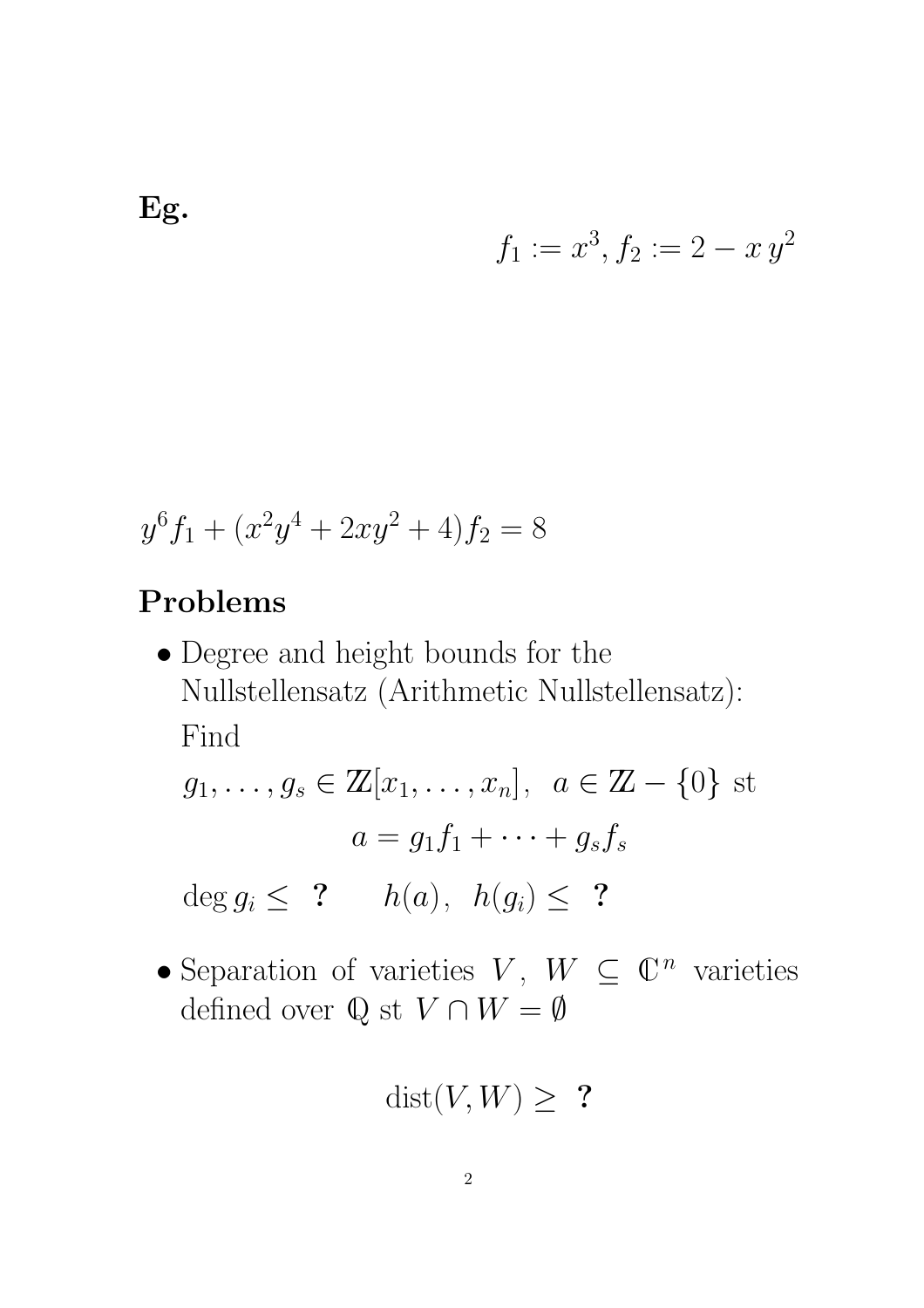## Degree of varieties

 $k$  field

 $V \subseteq \mathbb{A}^n(\overline{k})$  equidimensional affine variety of dimension r

$$
\deg V := \#(V \cap E)
$$

E generic affine space of dimension  $n - r$ 

 $V = \bigcup_i V_i$  equidimensional decomposition  $(V_i$  equidimensional variety of dimension  $i)$ 

$$
\deg V = \sum_i \deg V_i
$$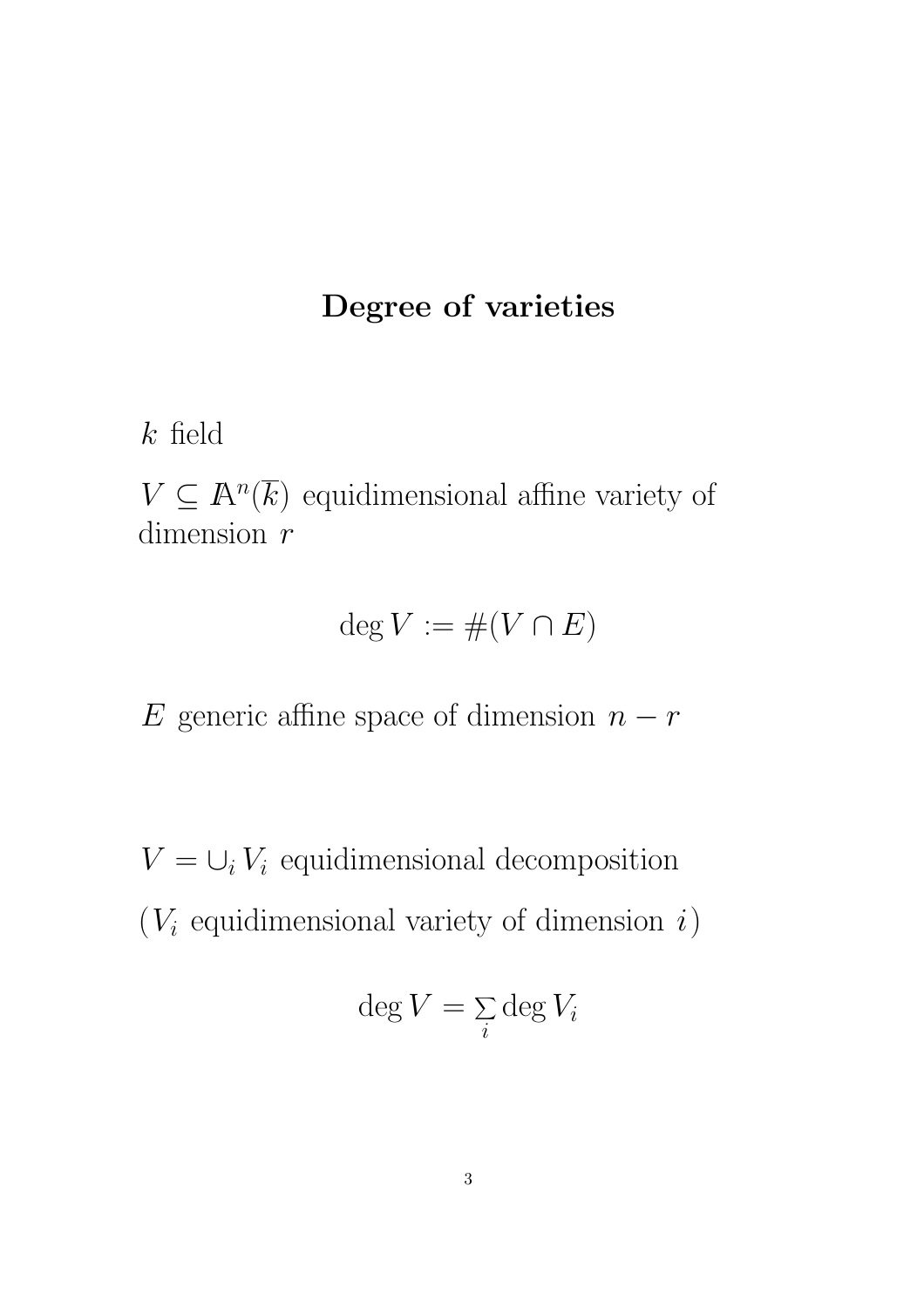- deg  $V \geq 1$
- $f \in k[x_1, \ldots, x_n]$  square–free polynomial  $\Rightarrow$  deg  $V(f) = \deg f$
- dim  $V = 0 \Rightarrow \deg V = \# V$

### Bézout inequality

Heintz–Sieveking 77 Fulton–MacPherson–Lazarsfeld 80  $V, W \subseteq \mathbb{A}^n$  affine variety. Then

 $\deg V \cap W \leq \deg V \cdot \deg W$ 

Cor. *(Bézout 1764)* 

$$
f_1, \ldots, f_n \in k[x_1, \ldots, x_n]
$$
  
st dim  $V(f_1, \ldots, f_n) = 0$ . Then  

$$
\# V(f_1, \ldots, f_n) \leq \prod_i \deg f_i
$$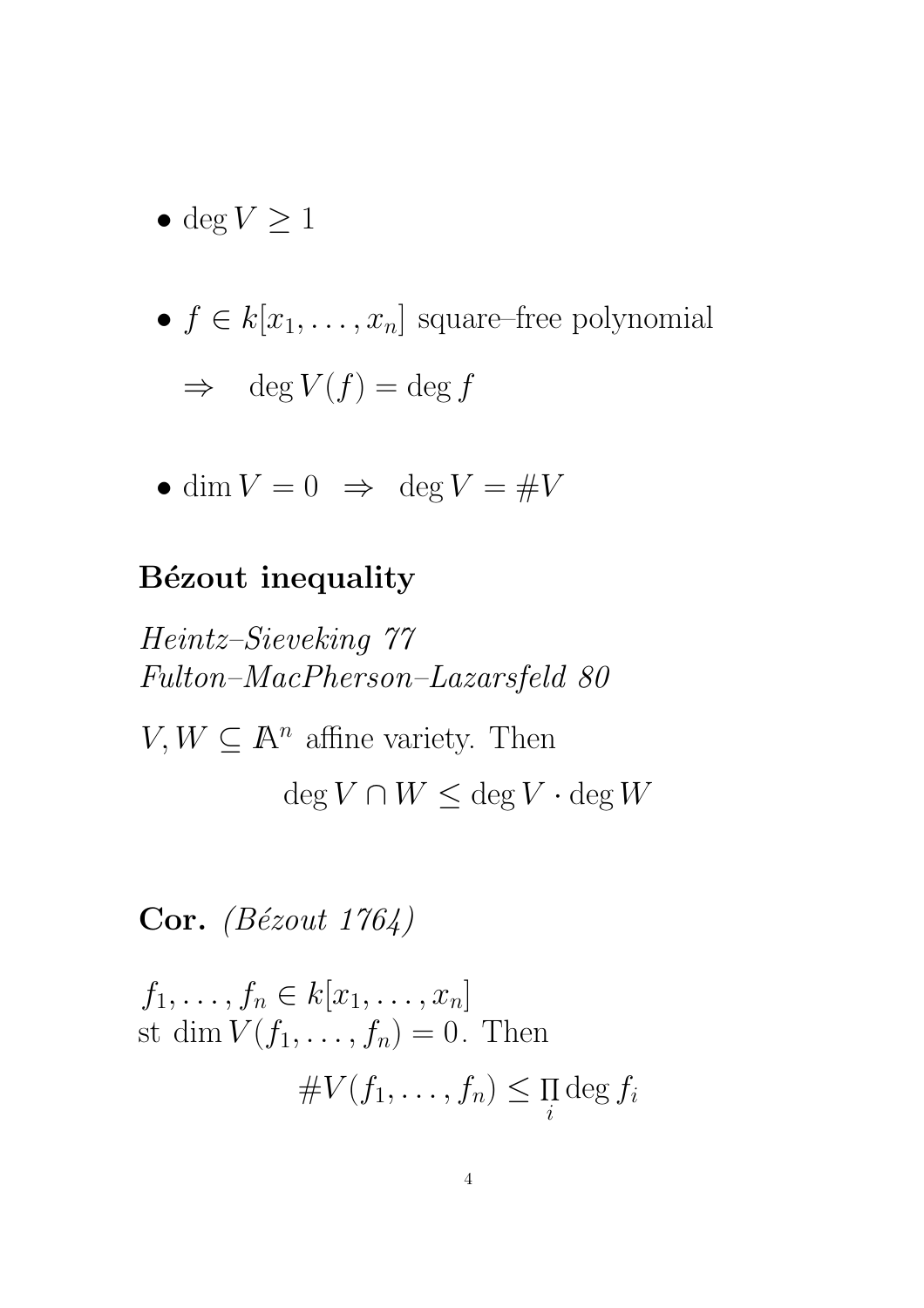#### Height of varieties

Height of a polynomial

$$
f = \sum_i a_i x^i \in \mathbb{Z}[x_1, \ldots, x_n] \implies h(f) := \log(\max_i |a_i|)
$$

Weil height

 $V \subseteq \mathbb{A}^n$  Q-variety of dimension 0  $w(V) := \; \Sigma$  $\xi{\in}V$  $h(\xi)$ For  $\xi \in \mathbb{Z}^n$ ,  $h(\xi) = \log(\max_i |\xi_i|)$ 

### Problem

Define a *height*  $h(V)$  of a Q-variety  $V \subseteq \mathbb{A}^n(\mathbb{C})$  st

• For  $f \in \mathbb{Z}[x_1,\ldots,x_n]$  primitive square–free polynomial.

$$
h(V(f)) = h(V)
$$

- dim  $V = 0 \Rightarrow h(V) = w(V)$
- $h(V \cap W) \leq ?$  (Arithmetic Bézout inequality)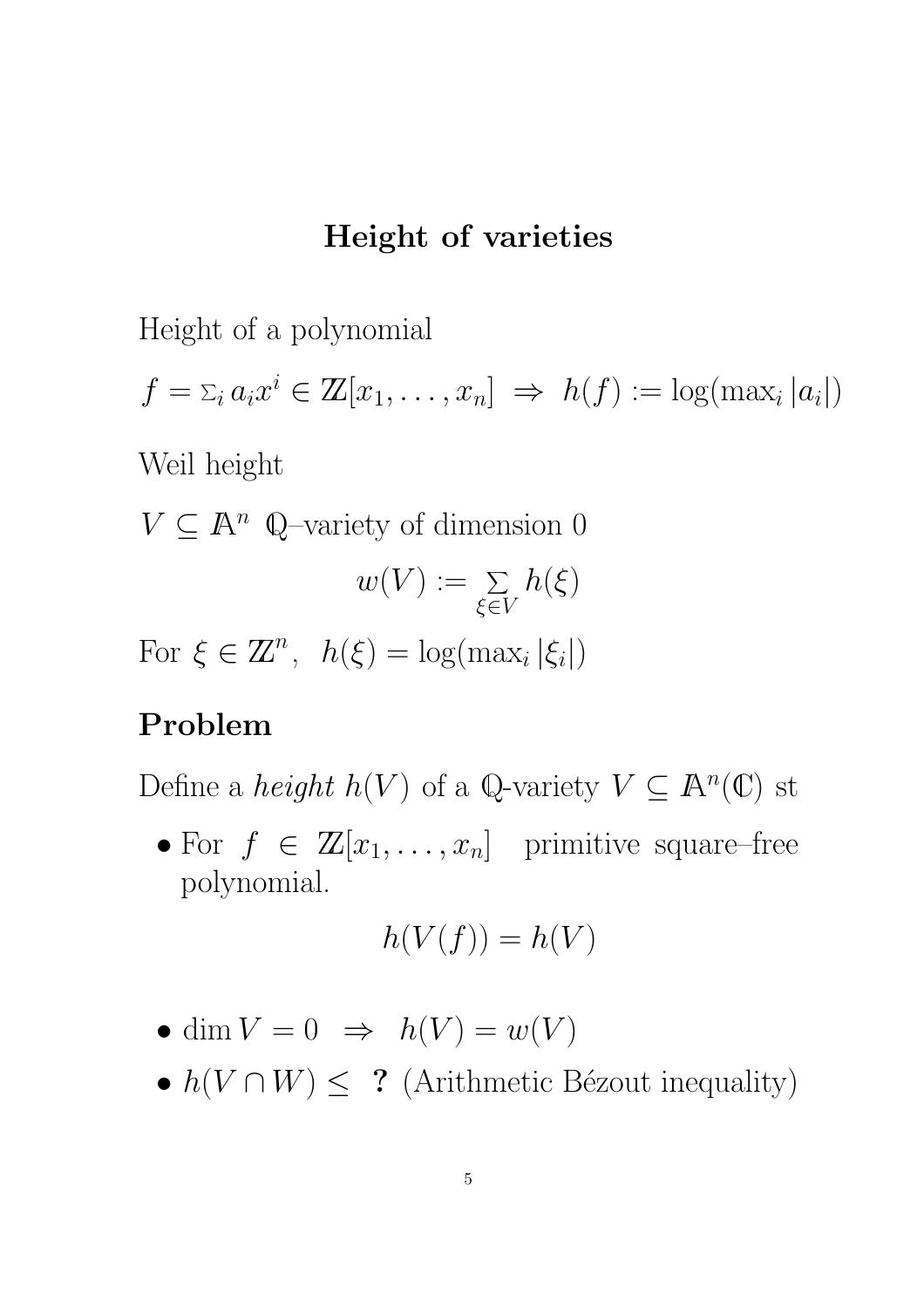### Chow form

 $X \subseteq \mathbb{P}^n$  equidimensional projective Q-variety of dimension  $r$ 

 $u_i := (u_{i,1}, \ldots, u_{i,n+1})$  groups of variables

 $f_X \in \mathbb{Z}[u_1,\ldots,u_{r+1}]$  Chow form of X

Primitive polynomial in  $(r + 1)(n + 1)$  variables

For  $V \subseteq \mathbb{A}^n$  (affine variety) we define

$$
f_V:=f_{\overline{V}}
$$

where  $\overline{V} \subseteq \mathbb{P}^n$  projective closure of V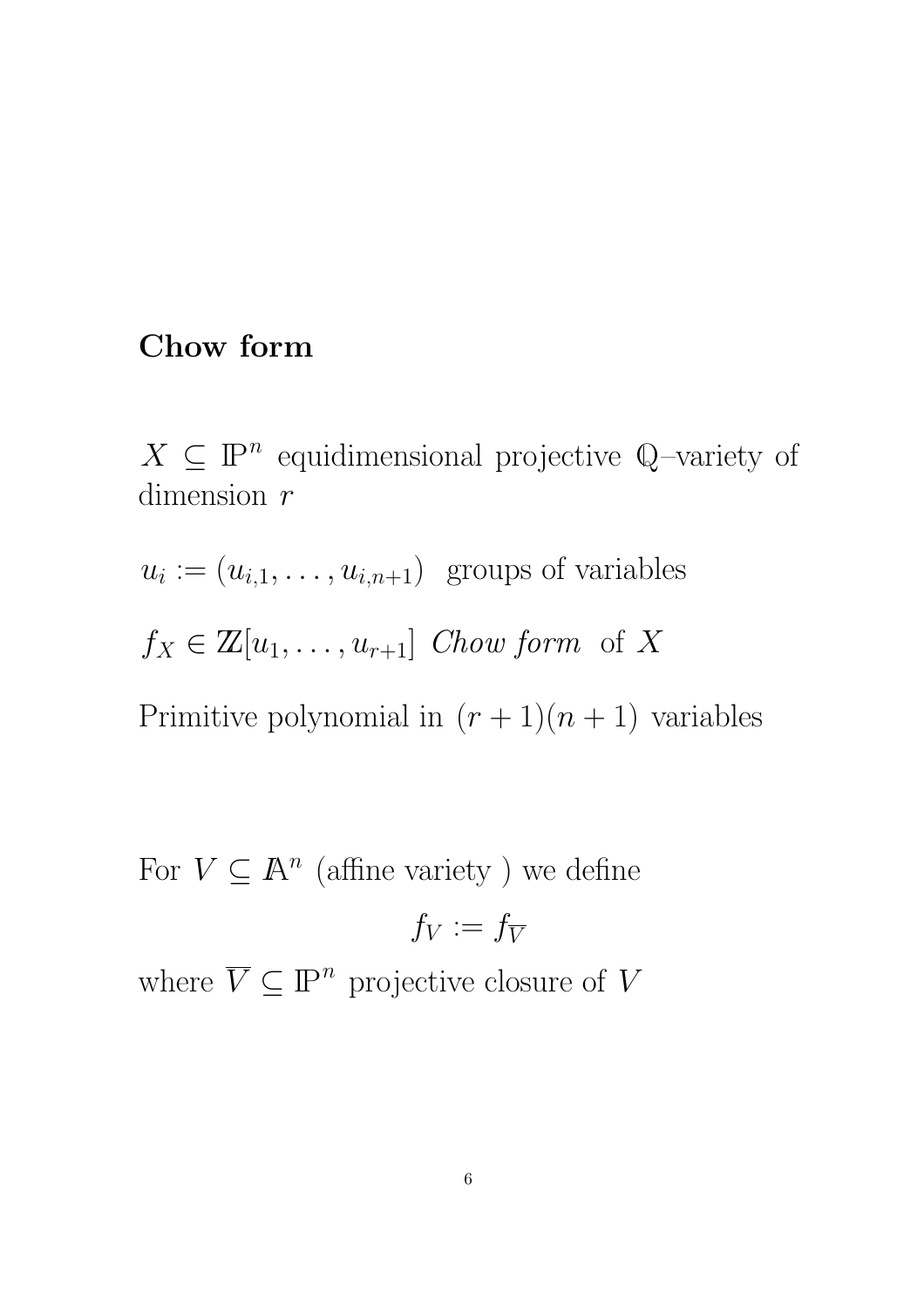Defn. (Philippon 95)  $V$  equidimensional affine  $\mathbb Q$  –variety

$$
h(V) := \int_{S_n^{r+1}} \log |f_V| \mu_n^{r+1} + \left(\sum_{i=1}^n 1/2 i\right) \deg V
$$

 $S_n$  unit sphere  $\{|z_1|^2 + \cdots + |z_n|^2 = 1\}$  in  $\mathbb{C}^n$  $\mu$  invariant measure over  $S_n$  of total mass 1 (Alternative Mahler measure of  $f_V$ )

 $V = \bigcup_i V_i$  equidimensional decomposition  $h(V) = \Sigma$ i  $h(V_i)$ 

Definition of  $h$  via Chow form: Weil 50, Nesterenko 77, Philippon 86

via arithmetic intersection theory: Faltings 91, Bost–Gillet–Soulé 94

Equivalence between both points of view: Soulé 91, Philippon 91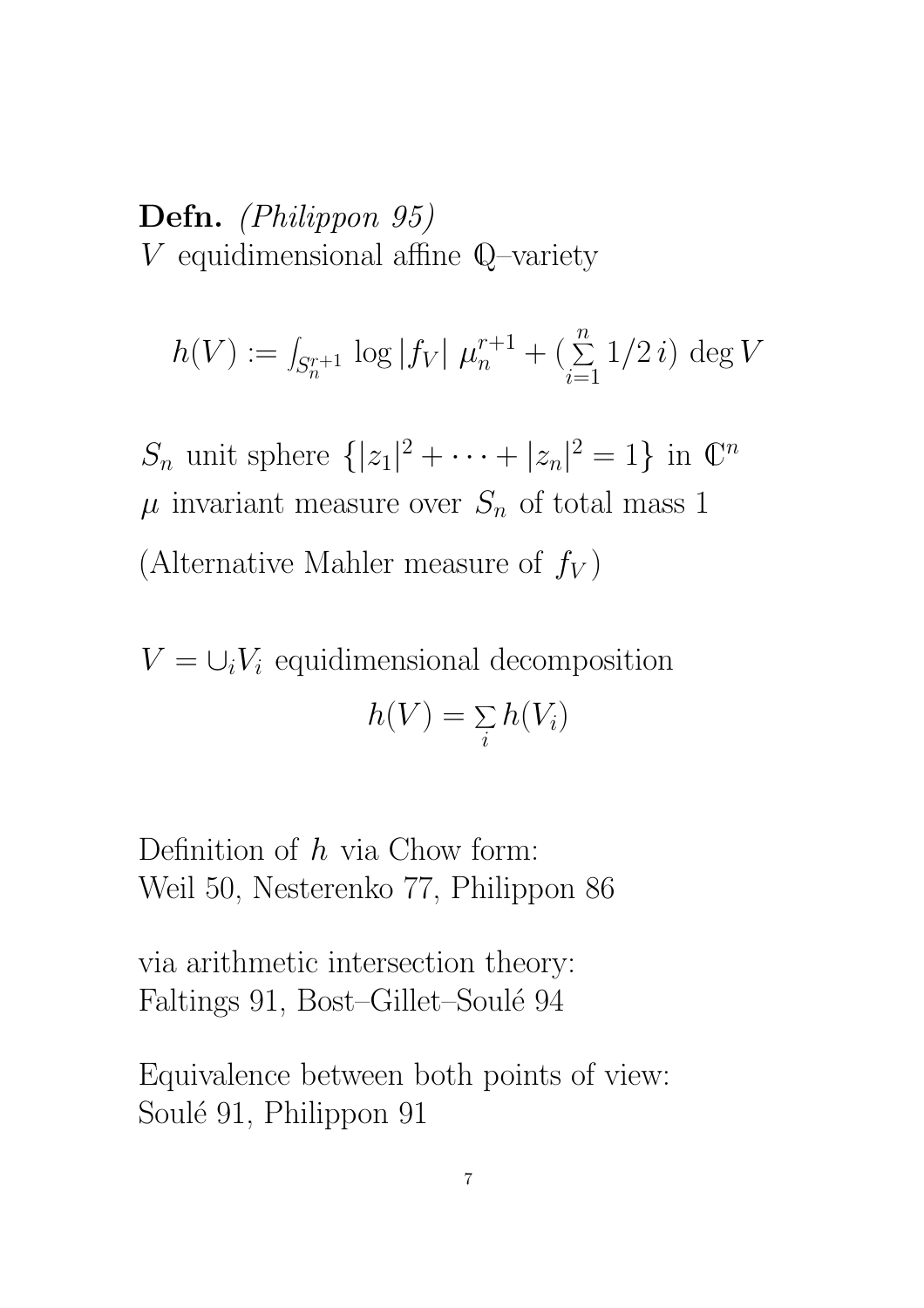## **Properties** (Bost–Gillet–Soulé 94, Philippon 95)

- $\bullet h(V) \geq 0$
- $f = \sum_i a_i x^i \in \mathbb{Z}[x_1, \ldots, x_n]$  primitive squarefree polynomial ⇒  $|h(V(f)) - h(f)| \leq 4 (n + 1) \log(n + 1) \deg f$
- $V \subseteq \mathbb{A}^n$  Q-variety of dimension 0  $|h(V) - w(V)| \leq \log(n + 1) \deg V$
- Arithmetic Bézout inequality

 $V, W \subseteq \mathbb{A}^n(\mathbb{C})$  arithmetic varieties  $h(V \cap W) \leq \deg(W) \cdot h(V) + \deg(V) \cdot h(W)$  $+c(n) \deg(V) \cdot \deg(W)$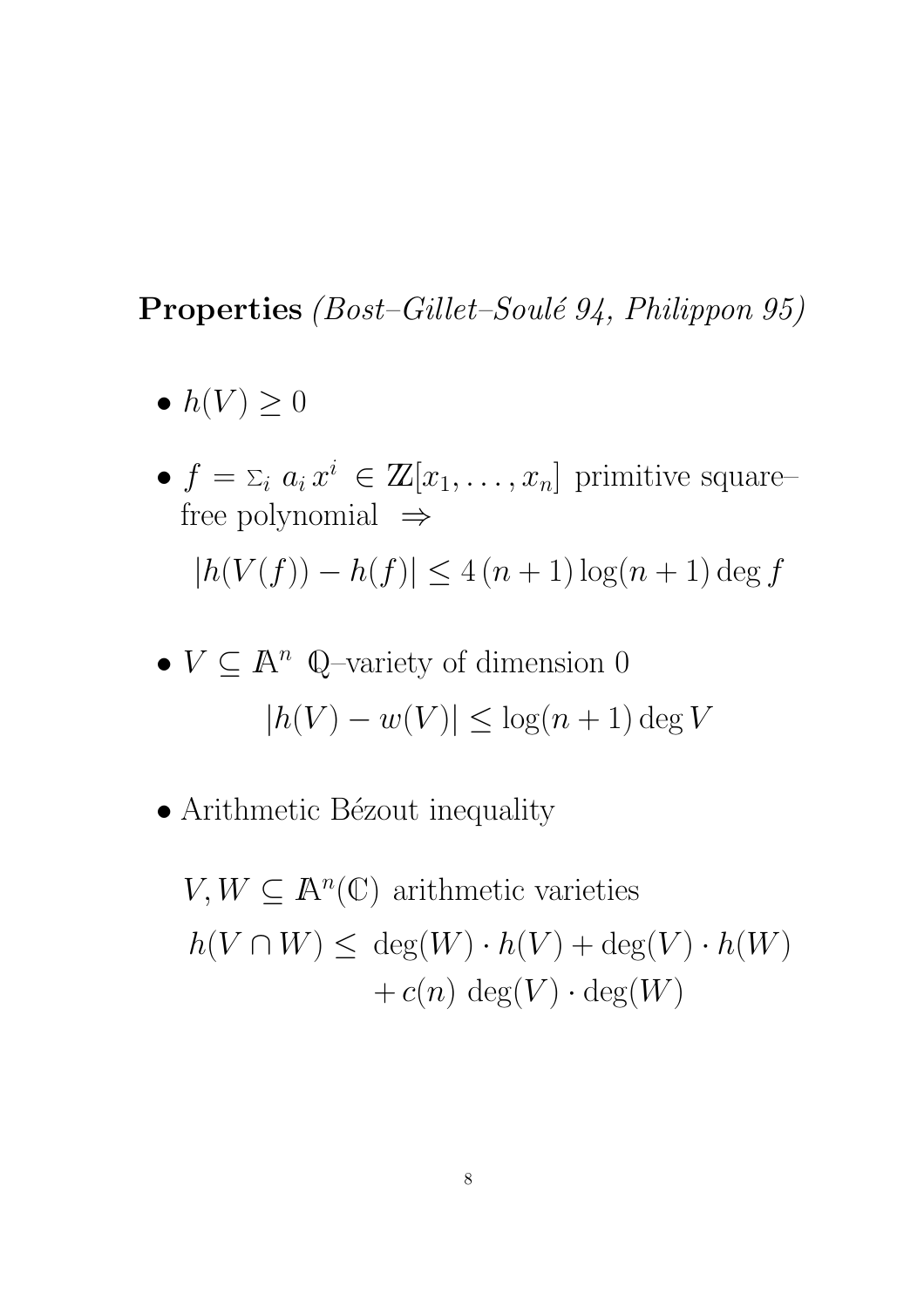### Extension (S. 98)

h extends to the case of a  $PF$ -field k (field with product formula):

 $V \subseteq \mathbb{A}^n$  equidimensional k-variety

$$
h(V) := \sum_{v \in S_k} \lambda_v m(\sigma_v(f_V)) + \sum_{v \in M_k - S_k} \lambda_v \log |f_V|_v
$$

 $M_k$  proper set of absolute values over k  $S_k$  subset of archimedian absolute values  $\lambda_v$  multiplicities m alternative Mahler measure

Basic examples of  $PF$ -fields

- number fields
- $K(t_1, \ldots, t_m)$  function fields

For 
$$
P \in K[t_1, \ldots t_m][x_1, \ldots, x_n]
$$
  
\n
$$
h(P) := \deg_t P
$$

Allows to consider varieties defined by a parametric system of equations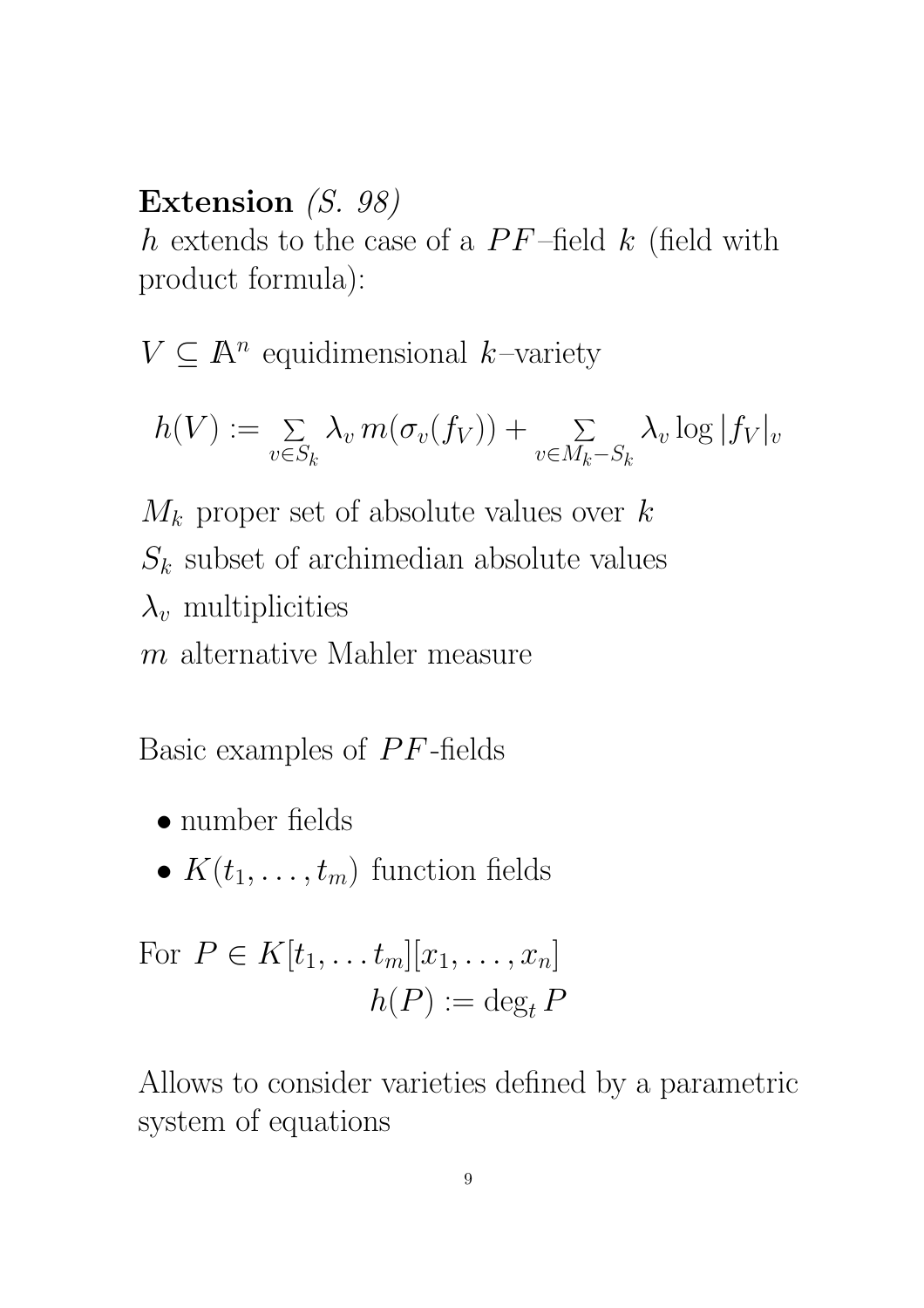## Thm. (Arithmetic Bézout inequality, general case)

k *PF*-field  
\n
$$
V, W \subseteq \mathbb{A}^n
$$
 k–varieties  $\Rightarrow$   
\n $h(V \cap W) \le c_1(n) (\deg V \cdot \deg W)^8 (h(V) + h(W))$   
\n $+ c_2(n) (\deg V \cdot \deg W)^9$ 

More generally  $V_1, \ldots, V_l \subseteq \mathbb{A}^n$  k-varieties  $\delta_i$  degree of  $V_i$ ,  $\delta := \Pi_i \delta_i \Rightarrow$  $h(V_1 \cap \cdots \cap V_l) \leq c_1(n) \delta^8 \sum_l$ i  $h(V_i)+c_2(n)\,\delta^9$ 

#### Cor.

 $f_1, \ldots, f_s \in k[x_1, \ldots, x_n]$  polynomials st  $V := V(f_1, \ldots, f_s) \subseteq \mathbb{A}^n$  is 0-dimensional  $\deg f_i \leq d$ ,  $h(f_i) \leq h$ 

$$
w(V) \le c_3(n) d^{8n} h + c_4(n) d^{9n}
$$

 $w(V)$  Weil height of V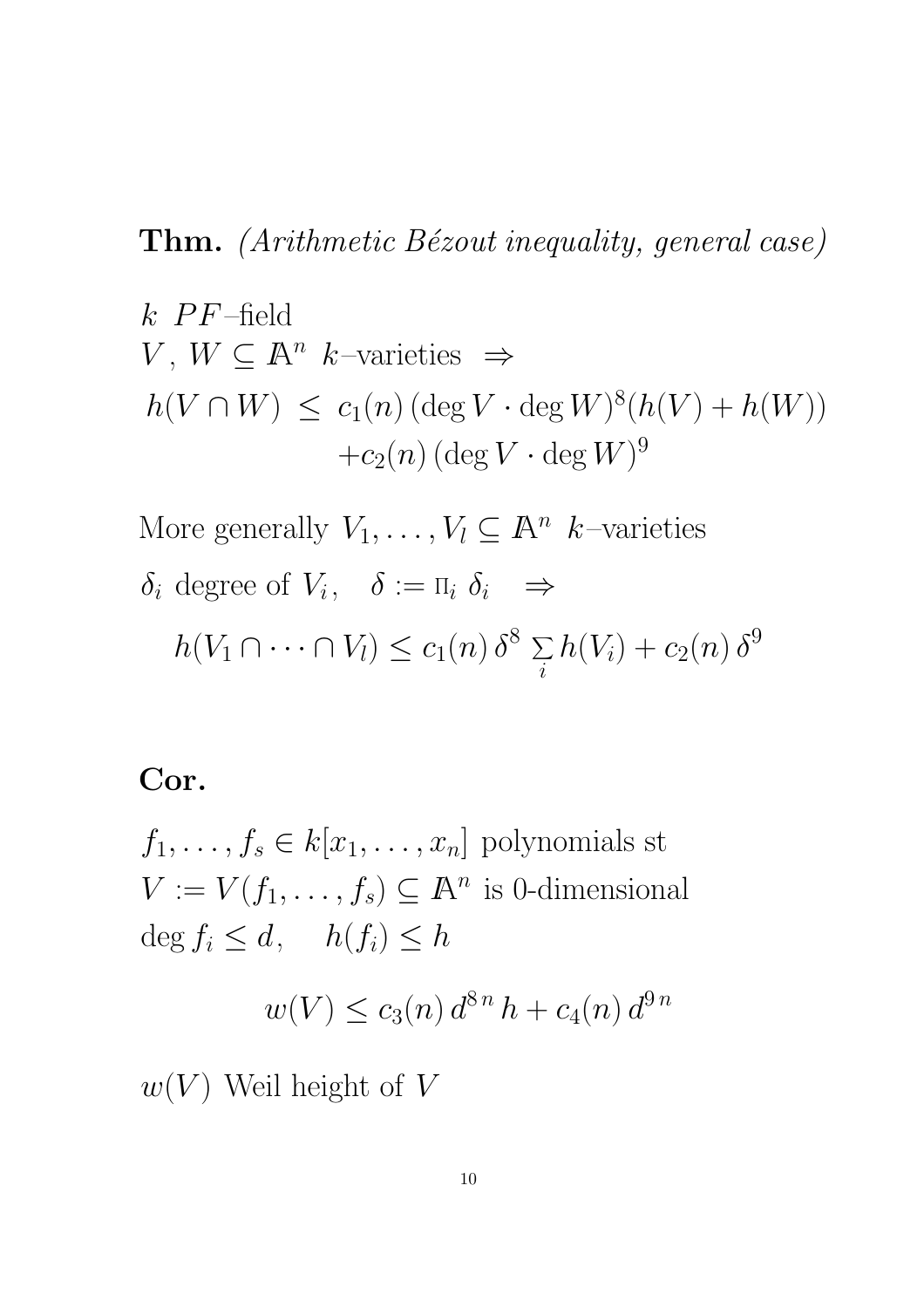#### Thm.

 $F := \{F_{r+1}, \ldots, F_n\} \subseteq \mathbb{Z}[x_1, \ldots, x_n]$ reduced complete intersection  $V := V(F) \subseteq \mathbb{A}^n$  and  $\deg V = \delta$  $\pi: W \to \mathbb{A}^r, x \mapsto (x_1, \ldots, x_r)$ linear and separable linear projection  $0 \in \mathbb{A}^r$  non-ramified

$$
h(V) \le c_1(n) \,\delta^5 \, h(\pi^{-1}(0)) + c_2(n) \,\delta^7
$$

ie the height of a complete intersection variety is polinomially equivalent to the height of the fiber  $\pi^{-1}(0)$ 

Other aspects:

- Height of a product of varieties
- Height of the image of a morphism
- Height of the inverse of a birrational morphism  $\varphi: V \to \mathbb{A}^r$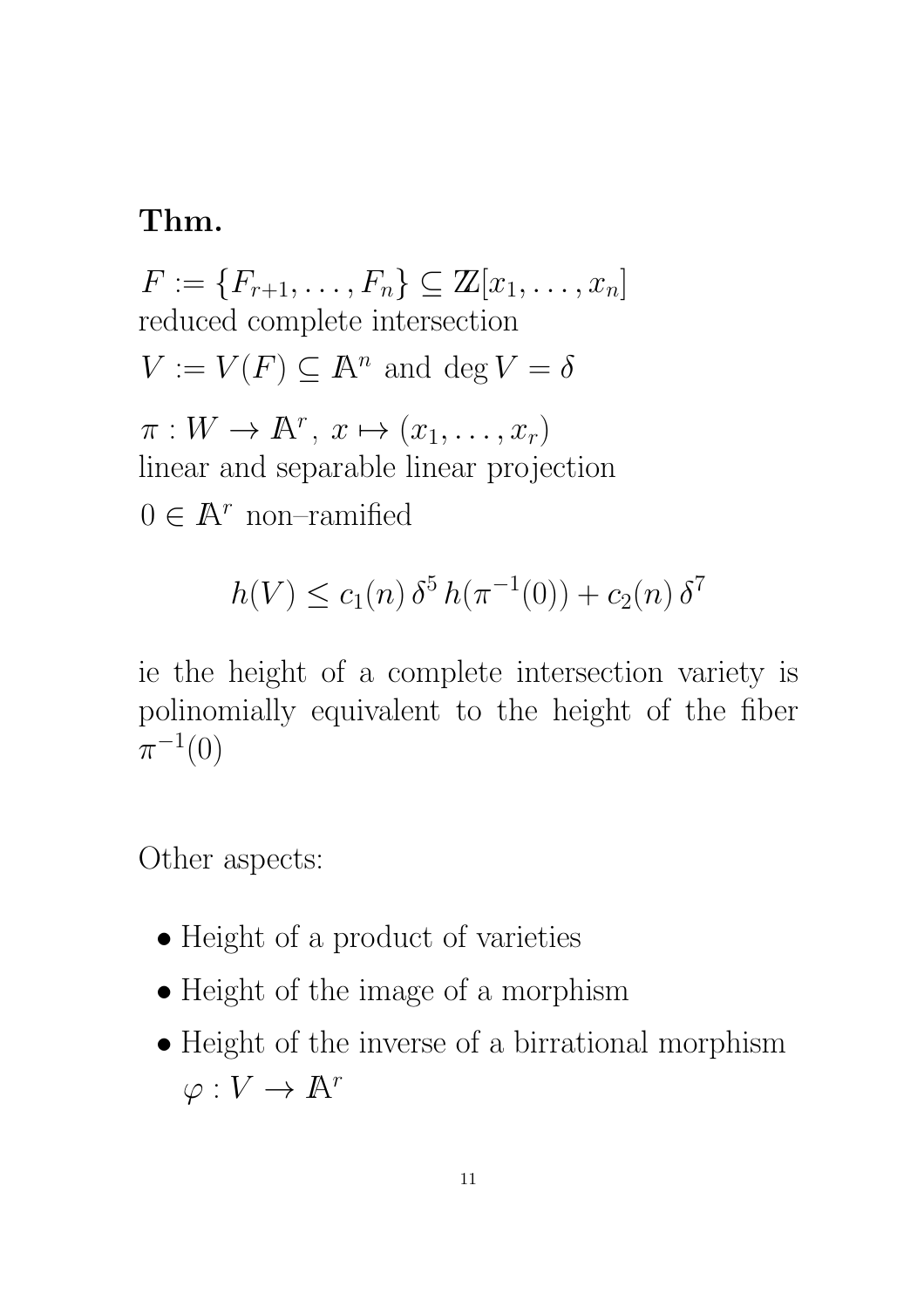#### Interpretation of h

 $\dim V = 0$  then  $\dim_k k[V] \leq \deg V$  $\deg V$  controls the algebraic parameters Which is the rol of  $h$ ?

Geometric solution (Kronecker 1882) V equidimensional Q–variety of dimension  $r$  $\pi: V \to \mathbb{A}^{r+1}$  generic linear projection  $\Rightarrow \overline{\pi(V)} \subseteq \mathbb{A}^{r+1}$  hypersurface birrational to V  $\pi^{-1} : \overline{\pi(V)} \to V$  weak parametrization of V

Output of the symbolic algorithms for multivariate polynomial equation solving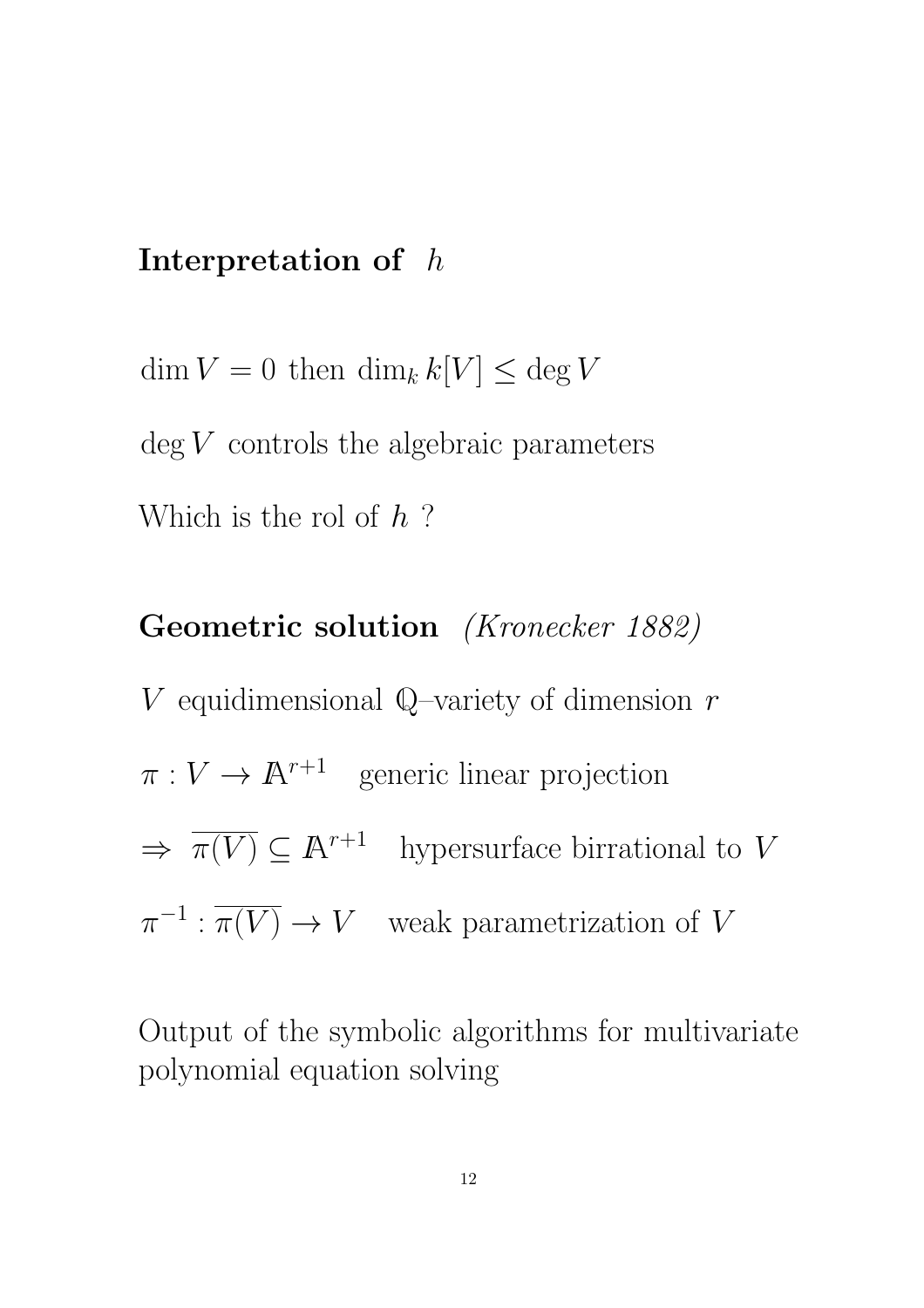Eg.

 $C := V(x^2 - y, z - xy) \subseteq \mathbb{A}^3$  rational normal curve of degree 3

 $\pi : \mathbb{A}^3 \to \mathbb{A}^2$  defined by  $(x, y, z) \mapsto (x, y)$ 

$$
\bullet \ \overline{\pi(C)} = V(x^2 - y)
$$

$$
\bullet \ \pi^{-1}(x, y) := (x, y, xy)
$$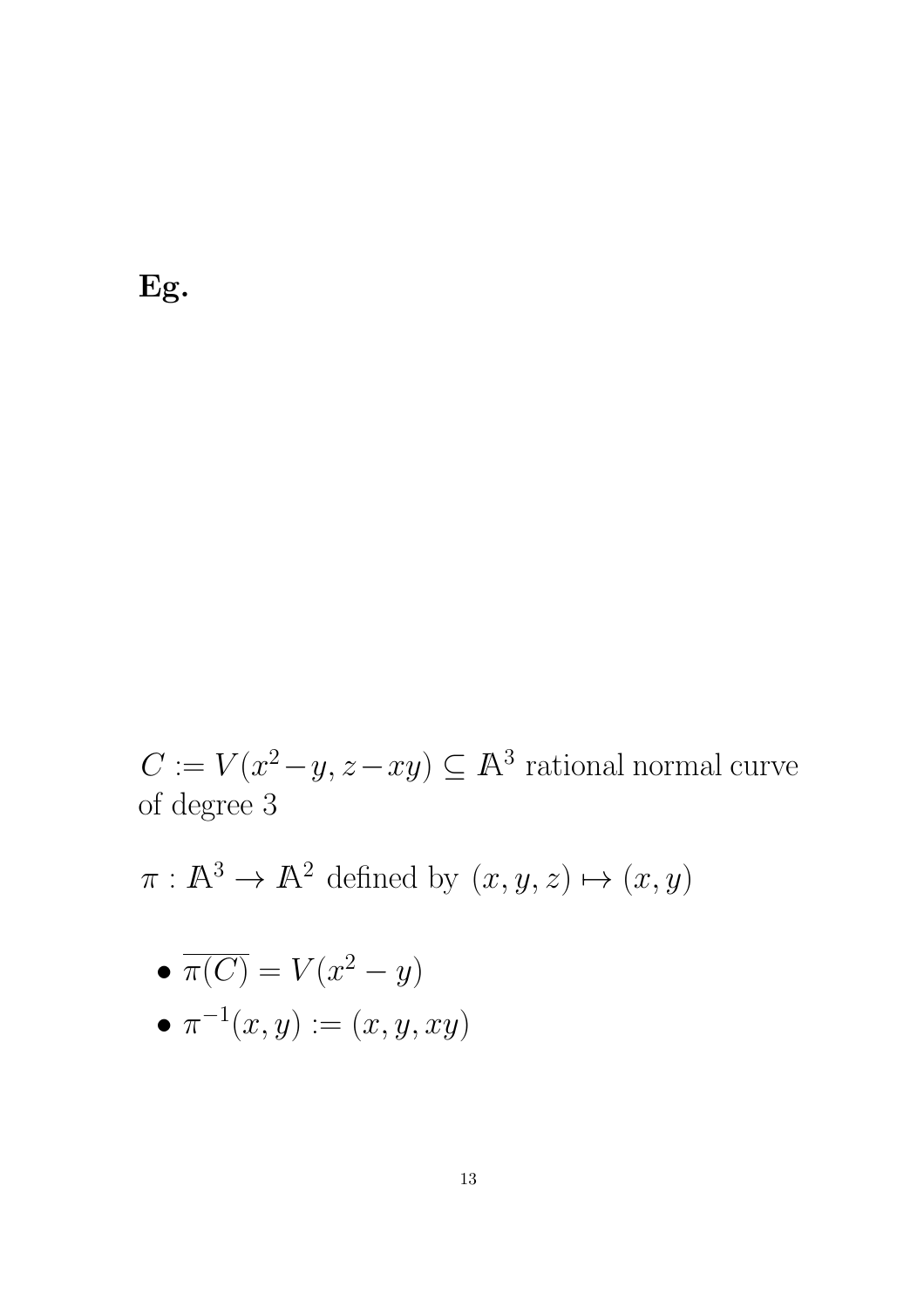$$
p \in k[y_1, \ldots, y_{r+1}]
$$
 equation of  $\overline{\pi(V)}$   
 $v_i/\rho \in k(y_1, \ldots, y_{r+1})$ st  
 $\pi^{-1} = (v_1/\rho, \ldots, v_n/\rho)$ 

We have  $\deg p \le \deg V$ ,  $\deg \rho$ ,  $\deg v_i \le 2 (\deg V)^2$ 

## Defn.

Height of a variety (via a geometric solution)  $(Giusti-)$ Heintz–Pardo et al. 96)

$$
\eta(V) := h(\pi^{-1}) = h(p, v_1, \dots, v_n, \rho)
$$

 $\eta(V)$  bounds the *bit length* of the integers in the elimination algorithms

## Thm.

 $\eta$  is polynomially equivalent to h

$$
\eta(V) \le c_1 \delta^4 h(V) + c_2 \delta^6
$$
  

$$
h(V) \le c_3 \delta^{12} \eta(V) + c_4 \delta^{13}
$$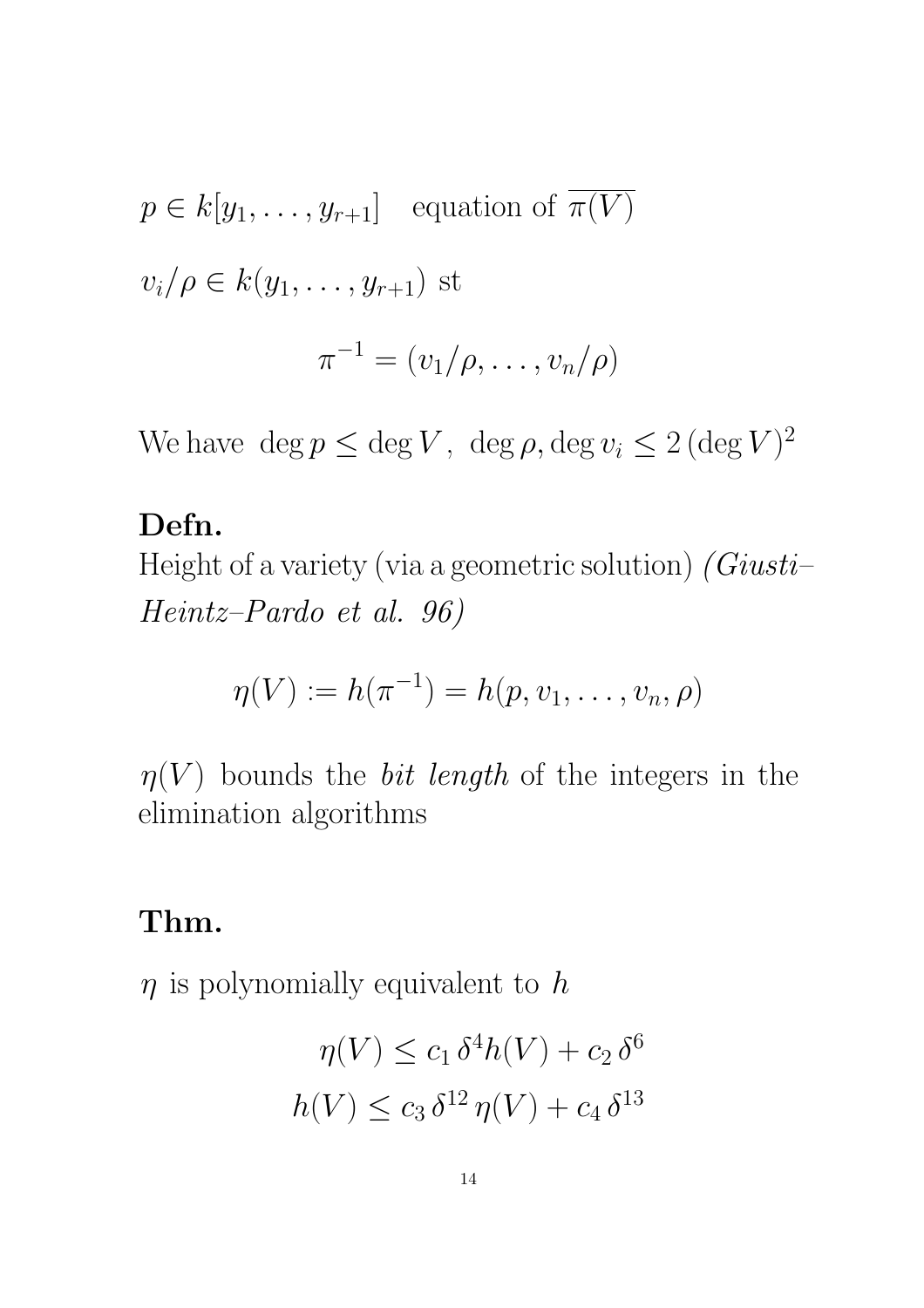## Arithmetic Nullstellensatz

$$
k \text{ field}
$$
  
\n $f_1, \ldots, f_s \in k[x_1, \ldots, x_n] \text{ st } V(f_1, \ldots, f_s) = \emptyset$   
\n $\Rightarrow \exists g_1, \ldots, g_s \in k[x_1, \ldots, x_n] \text{ st}$   
\n $1 = g_1 f_1 + \cdots + g_s f_s$ 

 $\deg f_i \leq d \implies \deg g_i \leq ?$ 

- deg  $g_i f_i \leq \deg g + 2(1 + d^2 + \cdots + d^{2^{n-1}})$ (Hermann 1926)
- char  $(k) = 0 \Rightarrow \deg g_i f_i \leq 3n^2 d^n$

(Brownawell 87)

- deg  $g_i f_i \leq d^{n^2}$  (Caniglia-Galligo-Heintz 88)
- deg  $f_i g_i \leq \max\{3, d\}^n$  $(Kollár 88, Fitchas-Galligo 90)$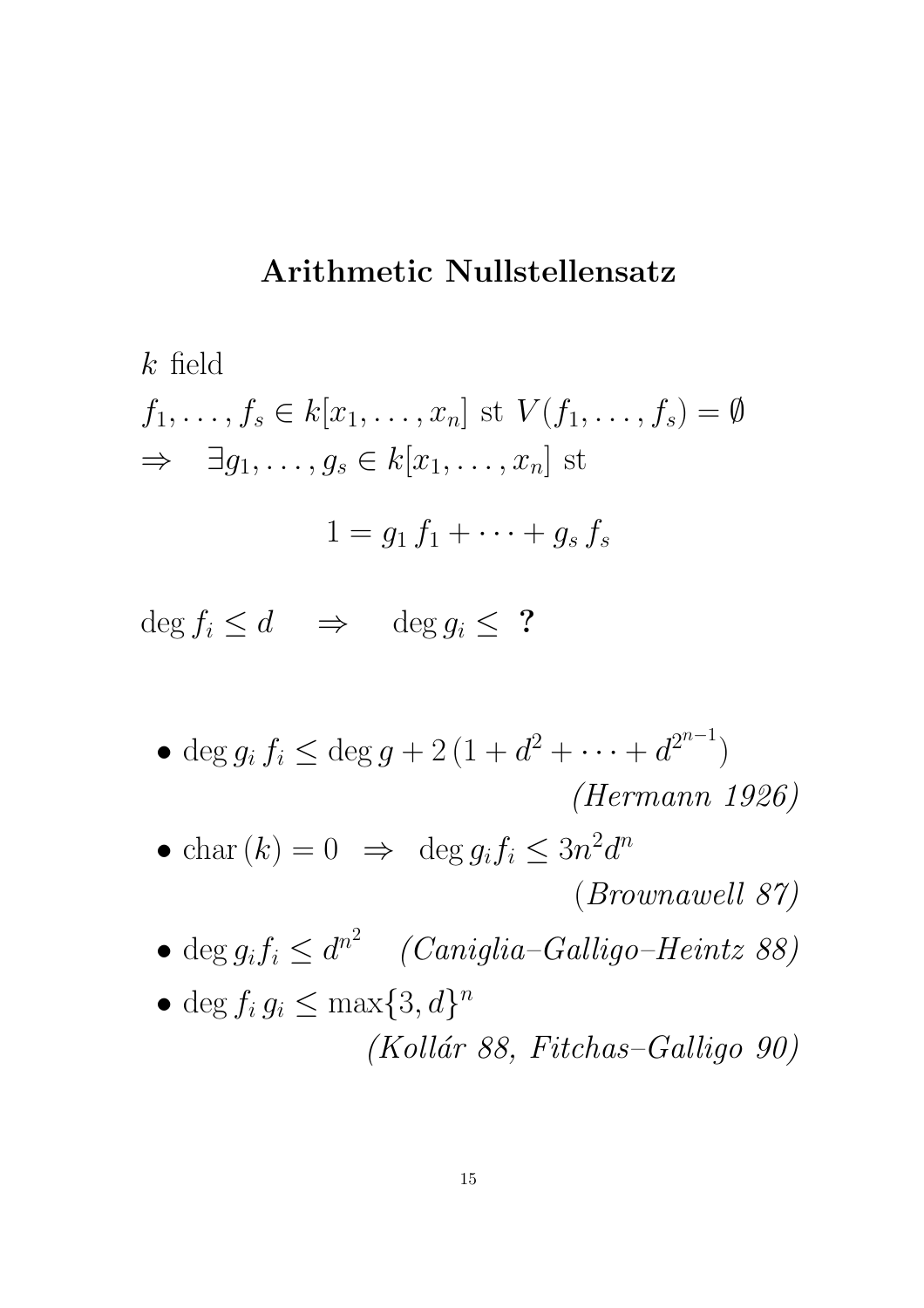## Thm.

$$
f_1, \ldots, f_s \in k[x_1, \ldots, x_n] \text{ st } V(f_1, \ldots, f_s) = \emptyset
$$
  

$$
d_i := \deg f_i \text{ st } d_1 \geq \cdots \geq d_s. \text{ Then}
$$

$$
\deg g_i f_i \le 2 d_s \lim_{j=1}^{\min\{n,s\}-1} d_j \le 2 d^n
$$

 $\deg g_i f_i \leq \max\{3, d\}^n$  optimal for  $d \geq 3$ 

Best previous upper bound for  $\deg f_i = 2$ (Sabia–Solern´o 95)

$$
\deg g_i f_i \le n \, 2^{n+2}
$$

We obtain

$$
\deg g_i f_i \le 2^{n+1}
$$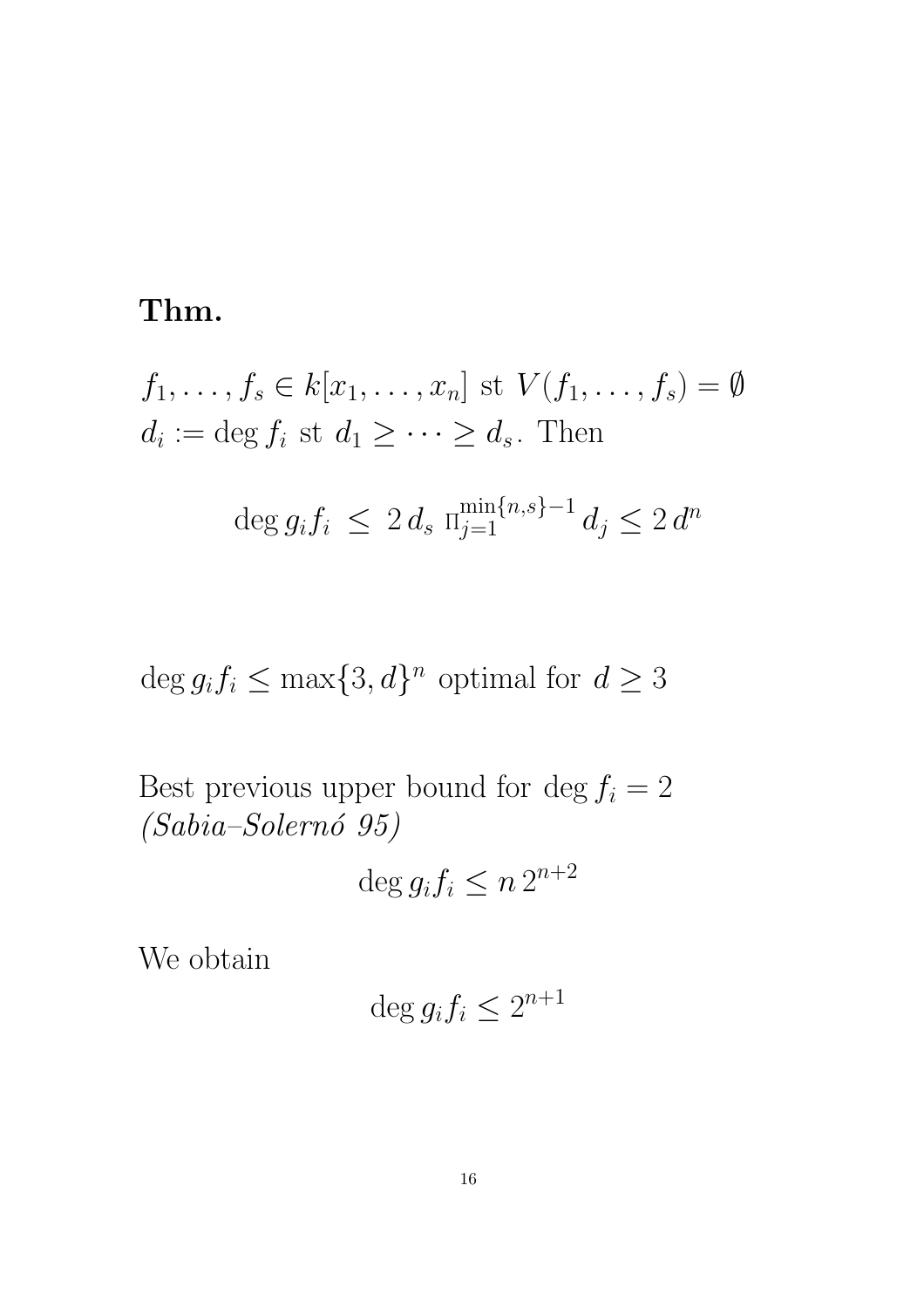$$
f_1, \ldots, f_s \in \mathbb{Z}[x_1, \ldots, x_n]
$$
 without common zeros  
\nin  $\mathbb{C}^n$   
\n $\Rightarrow a \in \mathbb{Z} - \{0\}$  and  $g_1, \ldots, g_s \in \mathbb{Z}[x_1, \ldots, x_n]$  st  
\n $a = g_1 f_1 + \cdots + g_s f_s$ 

#### Problem

 $\deg f_i \leq d \quad h(f_i) \leq h$  $\Rightarrow$  deg  $g_i \leq$  ?,  $h(a), h(g_i) \leq$  ?

## Previous results

$$
h(a), h(g_i) \le d^{n^2} h
$$

by Cramer's rule

 $\deg g_i \leq d^{cn}$   $h(a), h(g_i) \leq \kappa(n) d^{8n+5}h$ c constant,  $\kappa(n)$  hyper–exponential on n (Berenstein– Yger 91)

deg  $g_i \leq d^{c_1 n}$   $h(a), h(g_i) \leq d^{c_2 n} h$  $c_1, c_2 \leq 35$  constants (Krick–Pardo 94)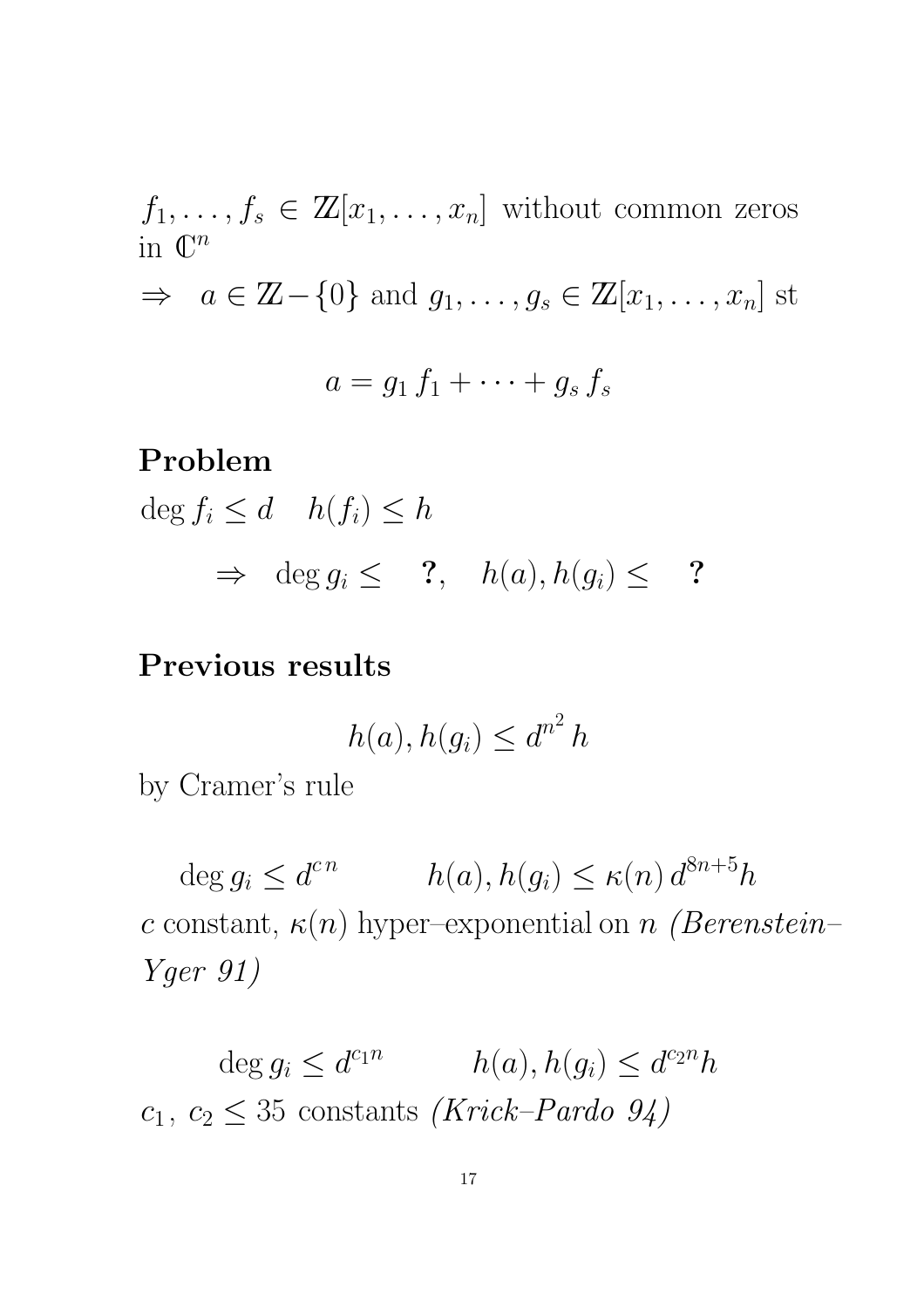Thm. (Arithmetic Nullstellensatz over complete intersection varieties)

 $F_{r+1}, \ldots, F_n \in \mathbb{Z}[x_1, \ldots, x_n]$  reduced complete intersection

 $V := V(F) \subseteq \mathbb{A}^n$  variety of dimension r and degree  $\delta$ 

 $f_1, \ldots, f_s \in \mathbb{Z}[x_1, \ldots, x_n]$  polynomials without common zeros in  $V$ 

$$
d := \max_i \deg f_i, \ \ h := \max_i h(f_i)
$$
  

$$
D := \max_i \deg F_i, \ \ H := \max_i h(F_i)
$$

 $\Rightarrow \ \exists a \in \mathbb{Z} - \{0\} \text{ and } g_1, \ldots, g_s \in \mathbb{Z}[x_1, \ldots, x_n] \text{ st}$ 

$$
\bullet \ a \equiv g_1 f_1 + \cdots + g_s f_s \mod (F_{r+1}, \ldots, F_n)
$$

• 
$$
\deg g_i \le 5 n^2 D d^{2r} \delta^2
$$

• 
$$
h(a), h(g_i) \leq c(n) D^2(d^r \delta)^{12}(h+H+h(V)+d^r \delta)
$$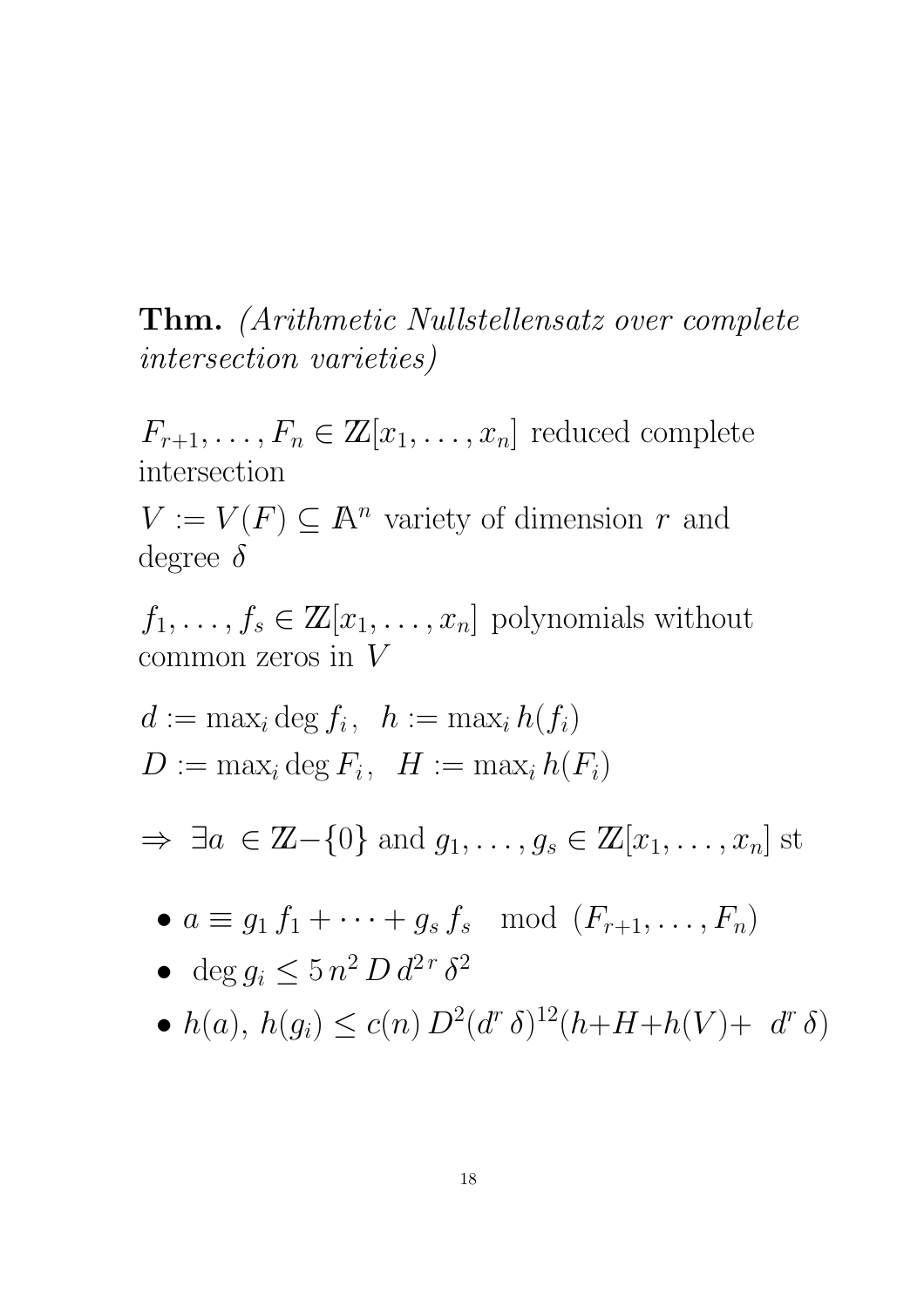#### Distance between varieties

 $V \subseteq \mathbb{A}^n(\mathbb{C})$  0-dimensional variety defined over  $\mathbb{Q}$  $\log ||V|| := \log(\max_{\mathcal{F} \in \mathcal{F}}$ ξ∈V  $||\xi|| \leq h(V) + \log(n+1) \deg V$ ie the height of  $V$  bounds its distance to the origin

## Problem:

For  $V, W \subseteq \mathbb{A}^n$  Q-varieties st  $V \cap W = \emptyset$  give a lower bound for the distance between  $V$  and  $W$ 

### Prop.

 $V, W \subseteq \mathbb{A}^n$  Q-varieties st  $V \cap W = \emptyset$  and  $\dim W = 0$ 

 $log(dist(V, W))$  $\leq -c(n) (\deg V \cdot \deg W(h(V) + h(W)) + 4 \log(n+1))$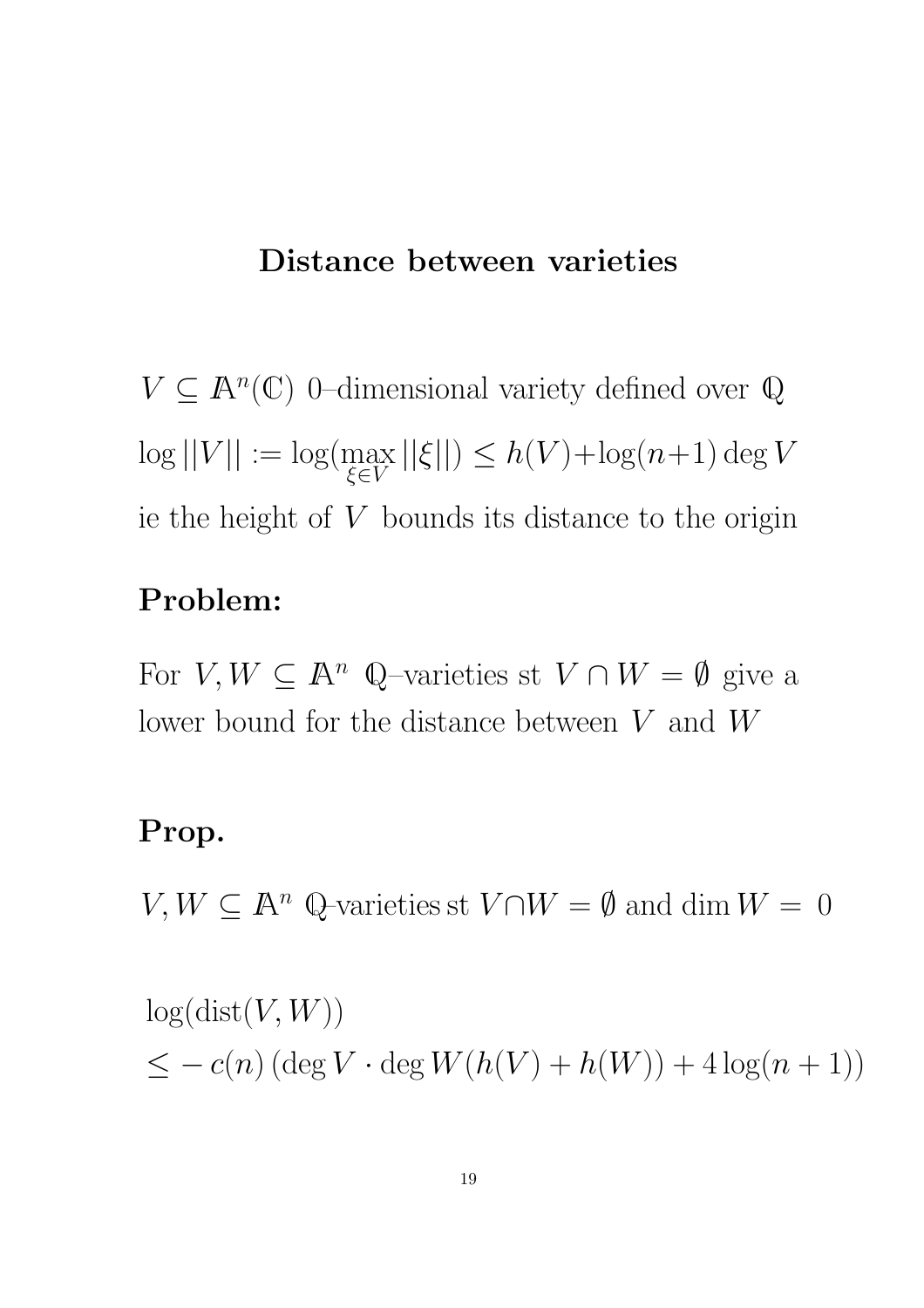Distance function

$$
dist_{\alpha}(V, W) := \inf \{ ||p - q|| :
$$
  

$$
p \in V, q \in W, \log ||p||, \log ||q|| \le \alpha \}
$$

# Thm.

$$
V, W \subseteq \mathbb{A}^n \quad \mathbb{Q}\text{-varieties st} \quad V \cap W = \emptyset
$$

$$
r := \dim V, \quad s := \dim W
$$

V, W reduced complete intersection varieties of  
\n
$$
f := \{f_1, ..., f_{n-r}\}
$$
  
\n $g := \{g_1, ..., g_{n-s}\} \subseteq \mathbb{Z}[x_1, ..., x_n]$  resp.  
\n $d := \deg f, \quad h := h(f), \quad \delta := \deg V$   
\n $D := \deg g, \quad H := h(g)$   
\n $\Rightarrow$   
\n $\log(\text{dist}_{\alpha}(V, W))$   
\n $\geq -c(n) d^2 D^{12r+2} \delta^{12}(h + H + h(V) + D^r \delta + \log \alpha)$   
\nfor  $\alpha > 0$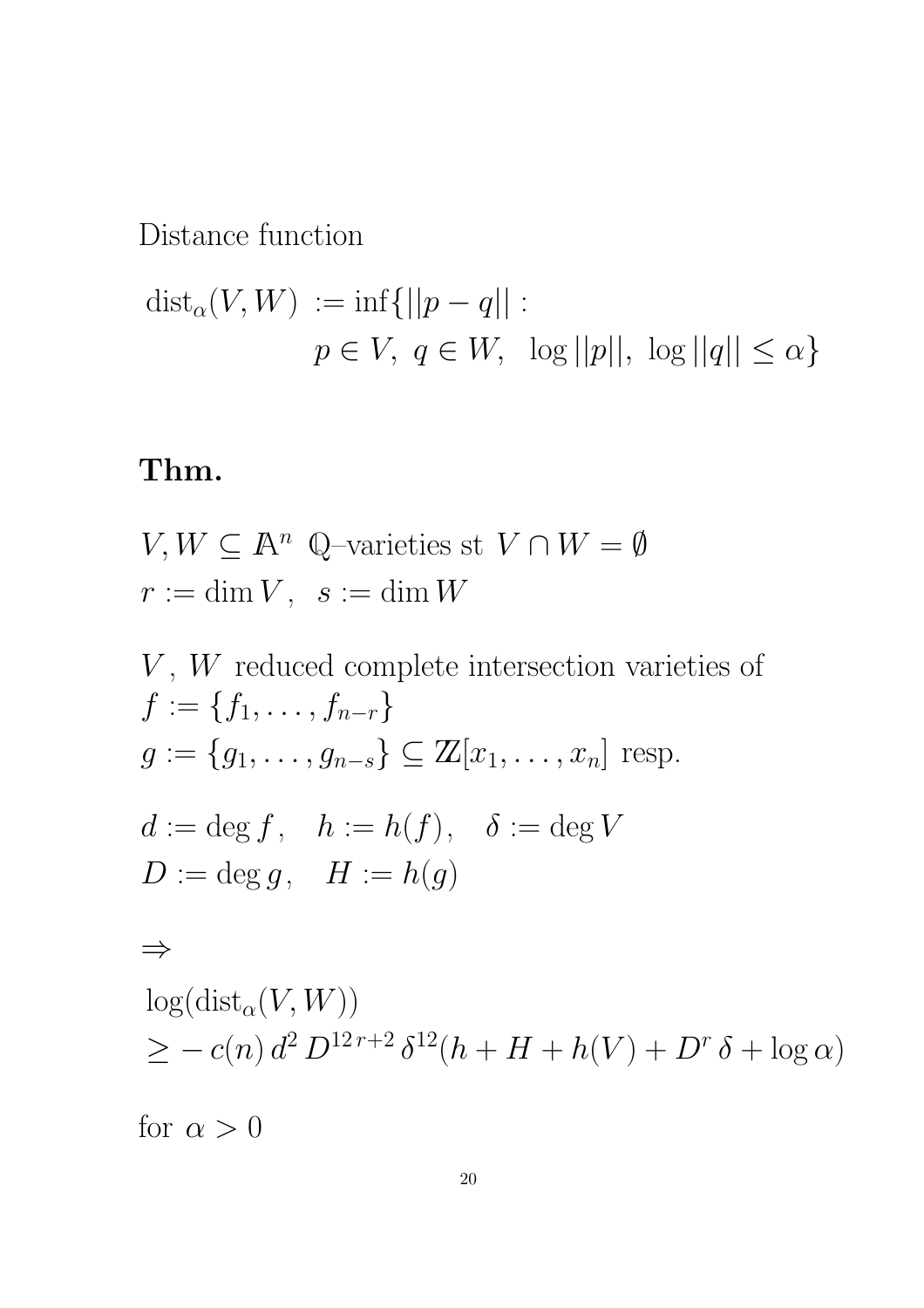# Conj.

V,  $W \in \mathbb{A}^n$  Q-varieties st  $V \cap W = \emptyset$ Then there exist  $F \in I(V)$ ,  $G \in I(W)$  st

- $1 = F + G$
- deg  $F$ , deg  $G \leq$  deg  $V \cdot$  deg  $W$

• 
$$
m(F), m(G) \le \deg V \cdot h(W) + \deg W \cdot h(V)
$$
  
+ $c(n) \deg V \cdot \deg W$ 

Effective partition of 1

# Implies

$$
log(dist_{\alpha}(V, W)) \geq -(deg V \cdot h(W) + deg W \cdot h(V)
$$

$$
+(c(n) + 2 n + log \alpha) deg V \cdot deg W)
$$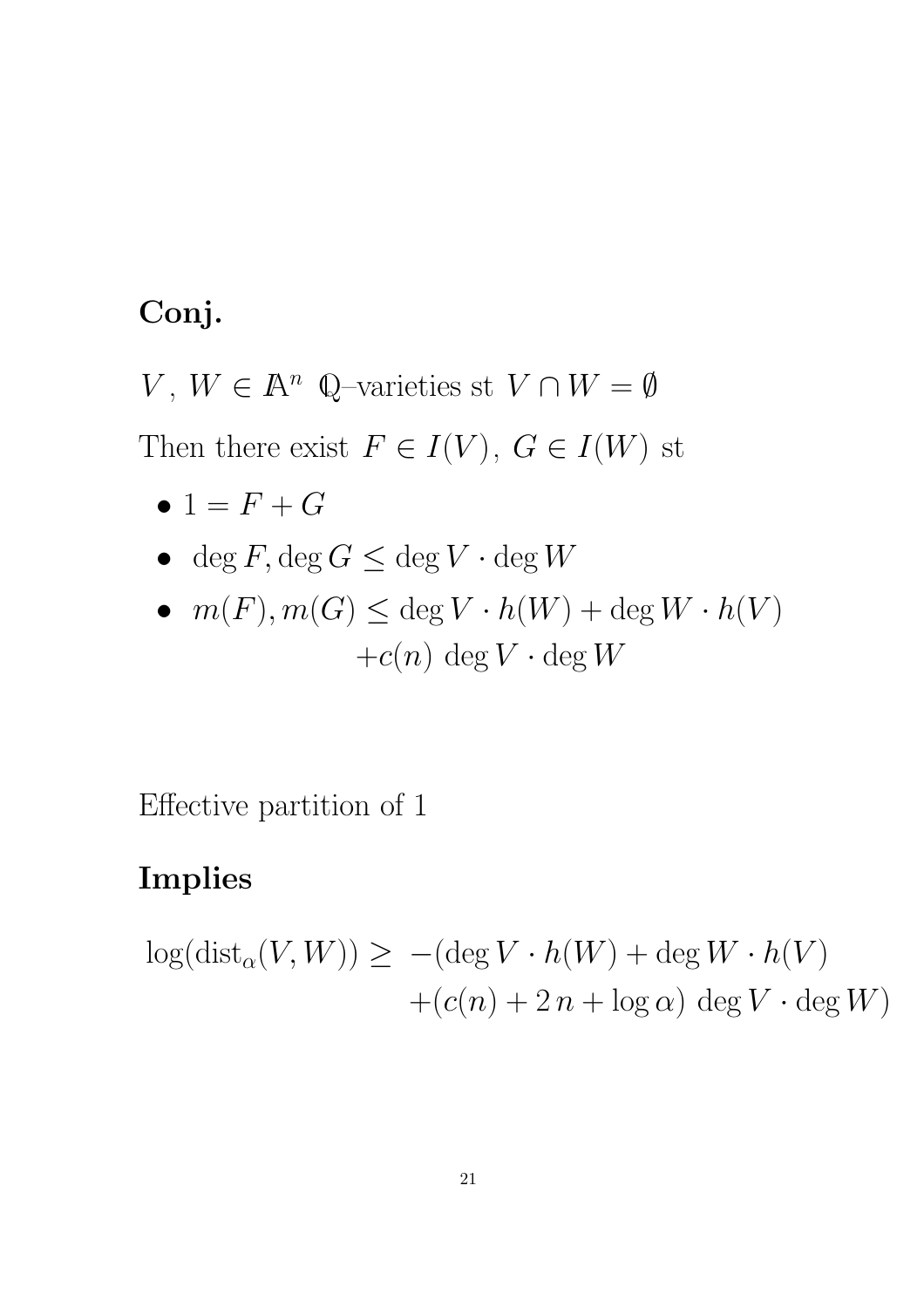## Complexity of a variety

Let  $f \in \mathbb{Z}[x_1,\ldots,x_n]$  polynomial  $\Gamma$  straight–line program (slp) for f is

$$
\Gamma := \{a_1, \ldots, a_L\} \subseteq \mathbb{Z}[x_1, \ldots, x_n]
$$

st  $a_i = 1$ , x or  $a_i = a_j * a_k$  with  $* = +, -, \cdot$ and j,  $k < i$ , and  $a_L = f$ 

$$
L(f) = \text{length}(\Gamma)
$$

complexity of computing  $f$ 

## Eg.

$$
f := (x+1)^4
$$
  
\n
$$
\Rightarrow \Gamma := \{1, x, x+1, (x+1) \cdot (x+1), (x+1)^2 \cdot (x+1)^2\}
$$
  
\nis a slp for  $f$ 

 $L(f) = 5$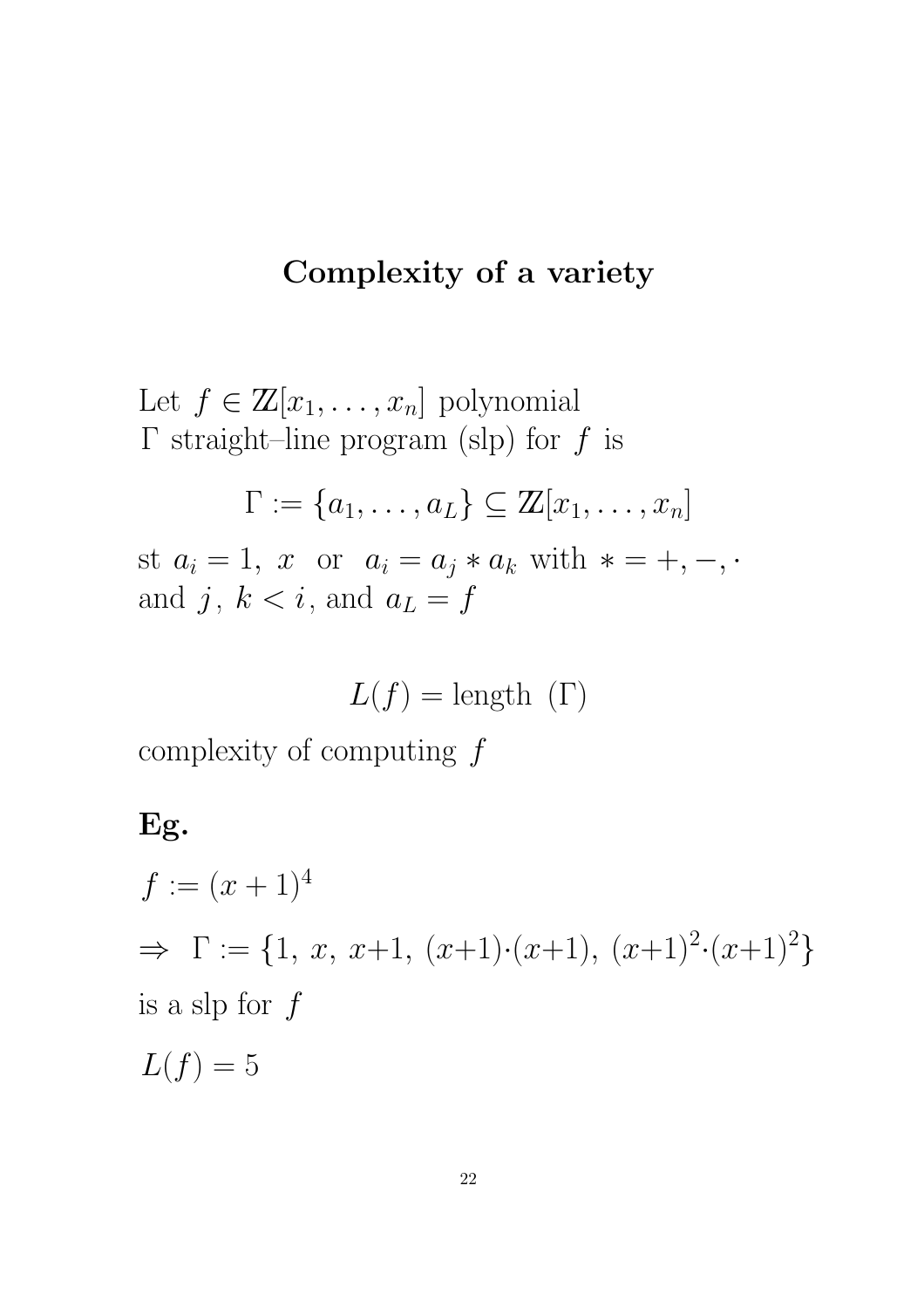$$
f = \sum_i a_i x^i \in \mathbb{Z}[x_1, \dots, x_n]
$$
  
deg  $f = d$ ,  $h(f) = h$   
 $\Rightarrow L(f) \leq (d^n h)^{O(1)}$ 

but...  $L(f)$  can be quite smaller in some cases

# Eg.

 $L(x^{2^n}) = O(n)$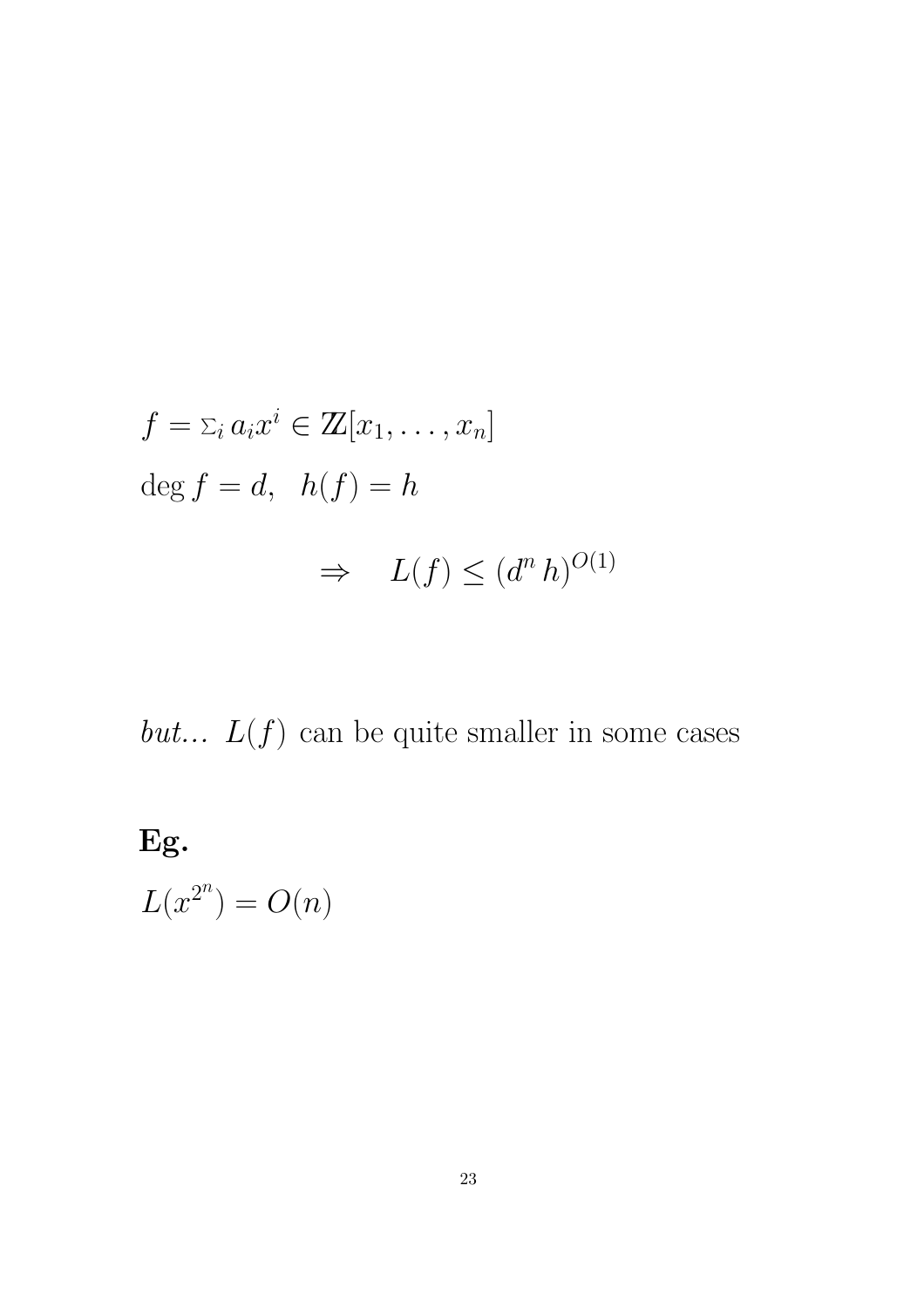## Defn.

For  $V \subseteq \mathbb{A}^n$  equidimensional variety the *complexity* of  $V$  is defined as

$$
L(V) := L(f_V)
$$

For  $V \subseteq \mathbb{A}^n$  variety

 $V = \bigcup_i V_i$  equidimensional descomposition

$$
L(V) := \sum_i L(V_i)
$$

## Thm.

 $V \subseteq \mathbb{A}^n$  equidimensional variety  $\dim V = r$   $\deg V = \delta$  $\pi: V \to \mathbb{A}^{r+1}$  generic linear projection  $\Rightarrow L(V)$  is polynomially equivalent to  $L(\pi^{-1})$  $L(\pi^{-1}) \leq (n \delta L(V))^{O(1)}$  $L(V) \leq (n \, \delta V \, L(\pi^{-1}))^{O(1)}$